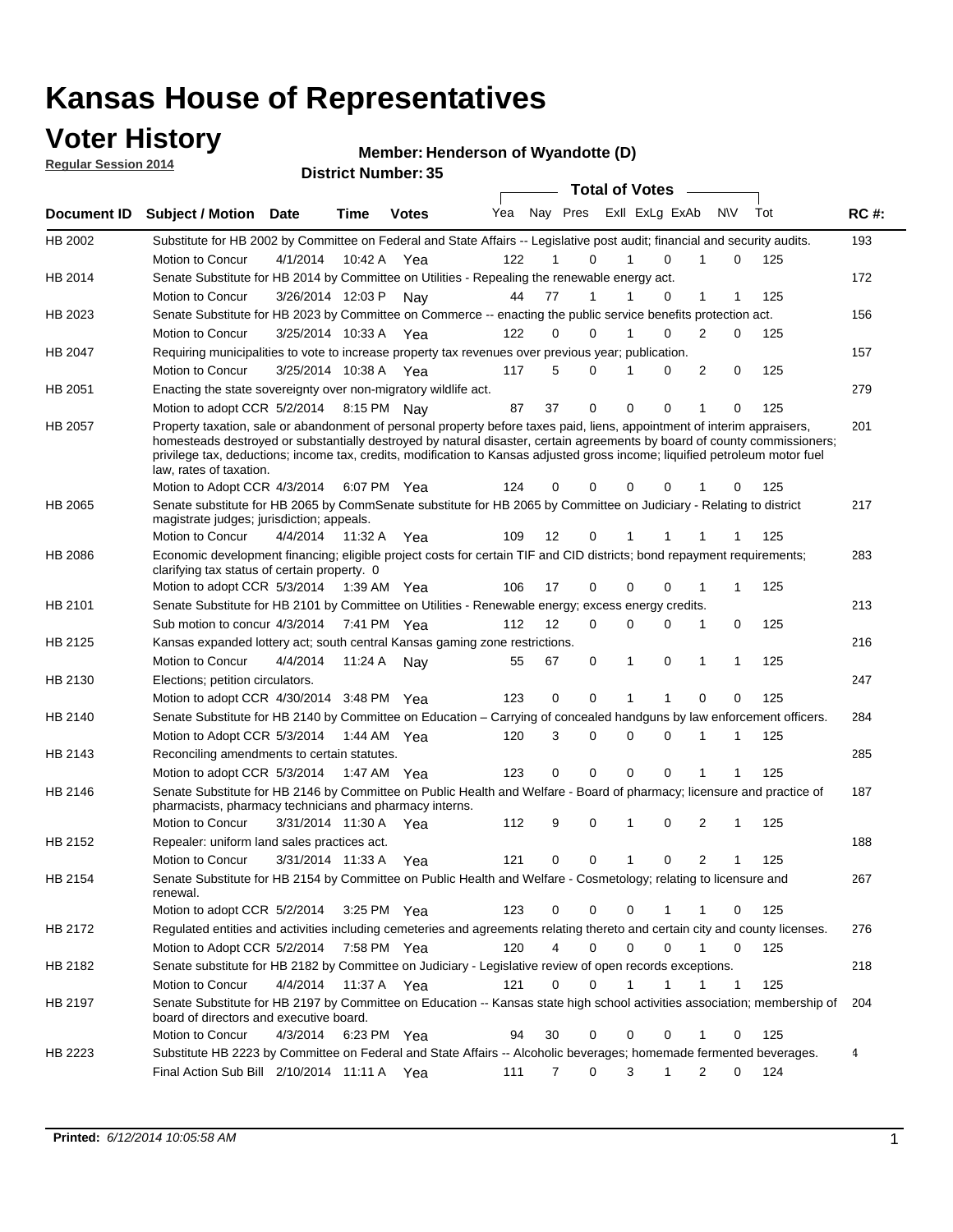### **Voter History**

| <b>Reqular Session 2014</b> |                                                                                                                                                                                                                                        |          |                                    |              | Member: Henderson of Wyandotte (D) |          |                       |                |          |          |          |     |             |
|-----------------------------|----------------------------------------------------------------------------------------------------------------------------------------------------------------------------------------------------------------------------------------|----------|------------------------------------|--------------|------------------------------------|----------|-----------------------|----------------|----------|----------|----------|-----|-------------|
| Document ID                 | <b>Subject / Motion Date</b>                                                                                                                                                                                                           |          | <b>District Number: 35</b><br>Time | <b>Votes</b> | Yea                                | Nav Pres | <b>Total of Votes</b> | ExII ExLg ExAb |          |          | N\V      | Tot | <b>RC#:</b> |
| HB 2223                     | Substitute for HB 2223 by Committee on Federal and State Affairs—Alcoholic beverages; homemade fermented beverages;                                                                                                                    |          |                                    |              |                                    |          |                       |                |          |          |          |     | 205         |
|                             | microbrewery gallonage expanded; liquor license length of citizenship.<br>Motion to Concur                                                                                                                                             |          | 4/3/2014 6:27 PM Yea               |              | 115                                | 9        | $\Omega$              | $\mathbf 0$    | $\Omega$ |          | $\Omega$ | 125 |             |
| HB 2231                     | Senate Substitute for Substitute for HB 2231 by Committee on Ways and Means - Appropriations for FY 2014, FY 2015, FY<br>2016, FY 2017 and FY 2018 for various state agencies; capital improvement projects; claims against the state. |          |                                    |              |                                    |          |                       |                |          |          |          |     | 282         |
|                             | Motion to adopt CCR 5/2/2014 9:48 PM Nay                                                                                                                                                                                               |          |                                    |              | 70                                 | 54       | 0                     | $\mathbf 0$    | 0        |          | $\Omega$ | 125 |             |
| HB 2246                     | Substitute for HB 2246 by Committee on Commerce, Labor and Economic Development - Peer review for certain licensed<br>technical professions.                                                                                           |          |                                    |              |                                    |          |                       |                |          |          |          |     | 38          |
|                             | EFA Sub Bill                                                                                                                                                                                                                           |          | 2/21/2014 1:34 PM Yea              |              | 120                                | $\Omega$ | $\Omega$              |                | $\Omega$ | 2        |          | 124 |             |
| HB 2246                     | Substitute for HB 2246 by Committee on Commerce, Labor and Economic Development - Peer review for certain licensed<br>technical professions.                                                                                           |          |                                    |              |                                    |          |                       |                |          |          |          |     | 260         |
|                             | Motion to Concur                                                                                                                                                                                                                       | 5/2/2014 | 11:40 A                            | Yea          | 124                                | $\Omega$ | $\Omega$              | $\Omega$       |          | $\Omega$ | 0        | 125 |             |
| HB 2272                     | Kansas expanded lottery act; southeast Kansas gaming zone; privilege fee and investment threshold amount reduced.                                                                                                                      |          |                                    |              |                                    |          |                       |                |          |          |          |     | 200         |
|                             | Motion to Concur                                                                                                                                                                                                                       | 4/2/2014 | 4:18 PM Yea                        |              | 84                                 | 36       | 0                     | $\Omega$       | 0        |          | 4        | 125 |             |

Motion to Concur Yea 125 4:18 PM 84 36 0 0 14 0 248 4/30/2014 Motion to adopt CCR Yea 125 3:53 PM 119 4 1 0 00 1 HB 2296 Campaign finance; permitted uses of campaign funds; increased exemption amount for certain candidates; contributor information; lobbyist filings. 287 Motion to Override 5/30/2014 10:24 A Yea 96 5 0 0 0 0 24 125 HB 2296 Veto Campaign finance; permitted uses of campaign funds; increased exemption amount for certain candidates; contributor information; lobbyist filings. 209 4/3/2014 HB 2298 Motion to Concur 4/3/2014 6:40 PM Yea 123 1 0 0 0 1 0 125 Senate Sub for HB 2298 by Committee on Judiciary - Uniform controlled substances act.Senate Sub for HB 2298 by Committee on Judiciary - Uniform controlled substances act. 6:40 PM Yea 1 1/22/2014 Motion to adopt CCR Yea 125 11:45 A 109 11 0 0 40 1 HB 2303 Relating to driver's license fees; driving under the influence equipment fund. 253 5/1/2014 Motion to Concur Yea 125 4:31 PM 123 2 0 0 00 0 HB 2312 Local governments; investment of idle funds; changes. Substitute for HB 2338 by Committee on Ways and Means - Judicial branch; supplemental appropriation for fiscal year 2015, 229 Motion to Adopt CCR 4/4/2014 7:17 PM Nay 66 57 0 0 0 2 0 125 HB 2338 judiciary operations; increasing various docket fees and creating new docket fees; annually, allowing the allocation of a budget for each judicial district court operations, chief judge would have the authority to expend funds as necessary to carry out the functions of such district if such chief judge elected to do so, including establishing what court personnel are necessary and their compensation; district court judges in judicial district elect chief judge and court of appeals judges elect chief judge of the court of appeals; district judge and district magistrate judge vacancies; statutory authority for longevity bonus for judicial branch employees repealed; nonseverability clause. 7:17 PM Nav 66 57 0 0 0 2 0 Senate Substitute for HB 2378 by Committee on Assessment and Taxation - Providing sales tax exemption for sales of certain 189 3/31/2014 Motion to Concur Yea 125 11:35 A 117 4 0 0 21 1 HB 2378 machinery and equipment used for surface mining activities. Senate Substitute for HB 2389 by Committee on Judiciary - Crimes and criminal procedure; mistreatment of a dependent adult 277 HB 2389 or an elder person; RICO; warrants; discharge of certain persons; appeals.

|                | or an older person, ruoo, warrants, alsonarge or certain persons, appeals.        |           |         |     |     |    |   |          |             |   |          |     |     |
|----------------|-----------------------------------------------------------------------------------|-----------|---------|-----|-----|----|---|----------|-------------|---|----------|-----|-----|
|                | Motion to Adopt CCR 5/2/2014                                                      |           | 8:05 PM | Yea | 123 |    | 0 | $\Omega$ | $\mathbf 0$ |   | 0        | 125 |     |
| HB 2398        | Relating to the Kansas revised limited liability company act.                     |           |         |     |     |    |   |          |             |   |          |     | 28  |
|                | Final Action<br>Amended                                                           | 2/21/2014 | 11:13 A | Yea | 120 |    | 0 |          | 0           | 2 | 0        | 124 |     |
| HB 2402        | National day of the cowboy.                                                       |           |         |     |     |    |   |          |             |   |          |     | 163 |
|                | Final Action                                                                      | 3/26/2014 | 10:55 A | Yea | 116 |    | 0 |          | 0           |   | 0        | 125 |     |
| <b>HB 2417</b> | Expansion of rural opportunity zones.                                             |           |         |     |     |    |   |          |             |   |          |     | 61  |
|                | <b>Final Action</b><br>Amended                                                    | 2/27/2014 | 10:16 A | Nav | 104 | 19 | 0 | $\Omega$ | $\Omega$    |   | $\Omega$ | 124 |     |
| HB 2418        | Adult care home licensure act; removal of outdated rule and regulation reference. |           |         |     |     |    |   |          |             |   |          |     | 6   |
|                | <b>Final Action</b>                                                               | 2/12/2014 | 11:20 A | Yea | 121 |    | 0 |          | 0           |   |          | 124 |     |
|                |                                                                                   |           |         |     |     |    |   |          |             |   |          |     |     |

#### **Henderson of Wyandotte (D)**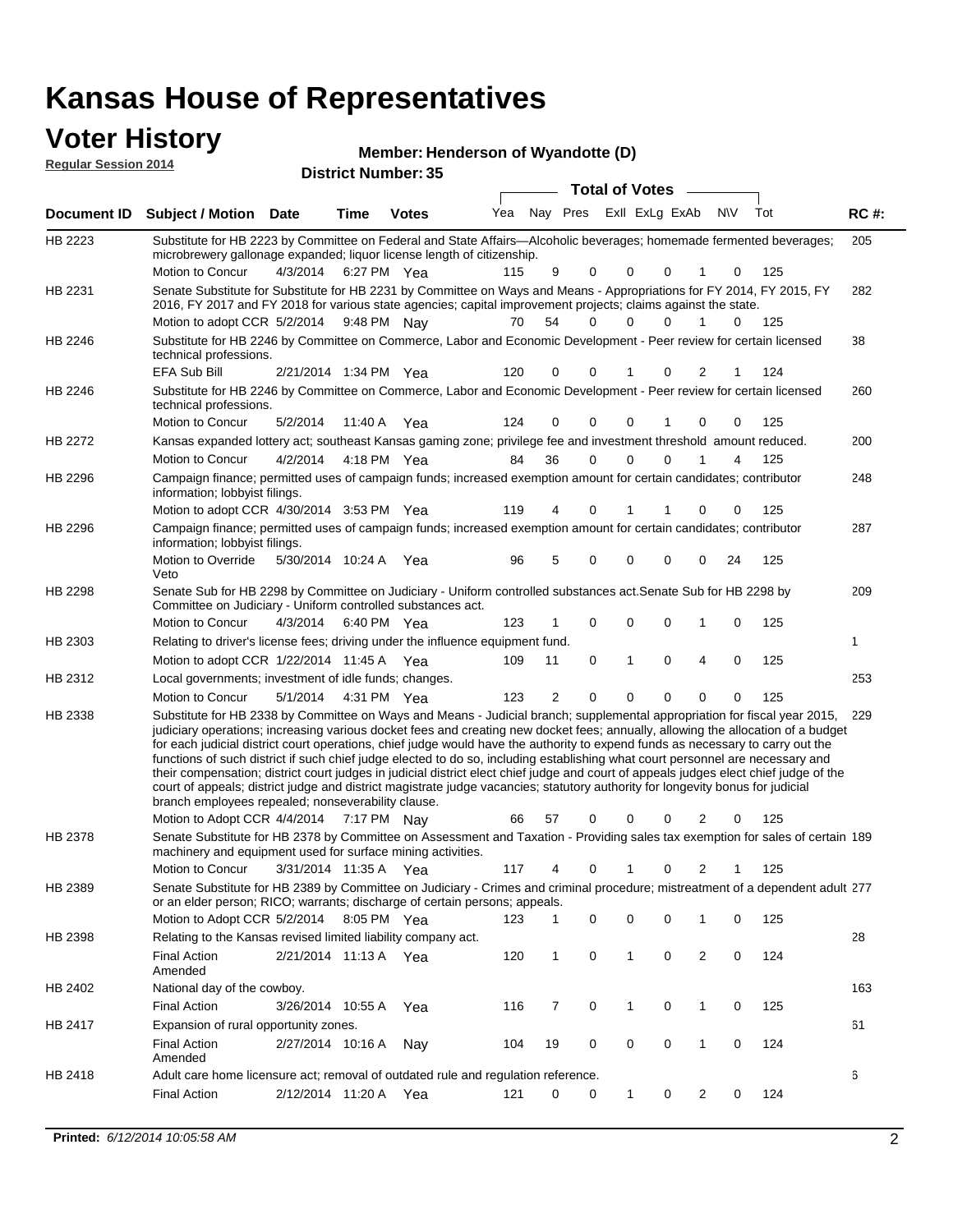### **Voter History**

**Regular Session 2014**

#### **Henderson of Wyandotte (D)**

|                    |                                                                                                                                                                                                                                                                                                                                                      |                       |             | DISTRICT MAILINGL, 99 |     |          |          |              | Total of Votes –        |                |              |     |                |
|--------------------|------------------------------------------------------------------------------------------------------------------------------------------------------------------------------------------------------------------------------------------------------------------------------------------------------------------------------------------------------|-----------------------|-------------|-----------------------|-----|----------|----------|--------------|-------------------------|----------------|--------------|-----|----------------|
| <b>Document ID</b> | <b>Subject / Motion</b>                                                                                                                                                                                                                                                                                                                              | Date                  | Time        | <b>Votes</b>          | Yea |          |          |              | Nay Pres ExII ExLg ExAb |                | <b>NV</b>    | Tot | <b>RC#:</b>    |
| HB 2418            | Kansas department for aging and disability services; adult care homes                                                                                                                                                                                                                                                                                |                       |             |                       |     |          |          |              |                         |                |              |     | 221            |
|                    | Motion to Concur                                                                                                                                                                                                                                                                                                                                     | 4/4/2014              | 11:49 A     | Yea                   | 122 | 0        | 0        | 1            | 1                       | 1              | 0            | 125 |                |
| HB 2419            | City annexation; fire district territory; detachment.                                                                                                                                                                                                                                                                                                |                       |             |                       |     |          |          |              |                         |                |              |     | 120            |
|                    | <b>Final Action</b>                                                                                                                                                                                                                                                                                                                                  | 3/17/2014 11:19 A     |             | Yea                   | 122 | 0        | 0        | 0            | 0                       | 2              | 1            | 125 |                |
| HB 2419            | City annexation; fire district territory; detachment.                                                                                                                                                                                                                                                                                                |                       |             |                       |     |          |          |              |                         |                |              |     | 196            |
|                    | Motion to Concur                                                                                                                                                                                                                                                                                                                                     | 4/2/2014              | 10:32 A     | Yea                   | 122 | 0        | 0        | 0            | 0                       | 2              | $\mathbf{1}$ | 125 |                |
| HB 2420            | School crossing guards.                                                                                                                                                                                                                                                                                                                              |                       |             |                       |     |          |          |              |                         |                |              |     | 5              |
|                    | <b>Final Action</b><br>Amended                                                                                                                                                                                                                                                                                                                       | 2/10/2014 11:12 A     |             | Yea                   | 118 | 0        | 0        | 3            | 1                       | $\overline{2}$ | 0            | 124 |                |
| HB 2420            | School crossing guards.                                                                                                                                                                                                                                                                                                                              |                       |             |                       |     |          |          |              |                         |                |              |     | 197            |
|                    | Motion to Concur                                                                                                                                                                                                                                                                                                                                     | 4/2/2014              | 10:34 A     | Yea                   | 123 | 0        | 0        | 0            | 0                       | 2              | 0            | 125 |                |
| HB 2422            | Defining watercraft for purposes of taxation.                                                                                                                                                                                                                                                                                                        |                       |             |                       |     |          |          |              |                         |                |              |     | 14             |
|                    | <b>Final Action</b><br>Amended                                                                                                                                                                                                                                                                                                                       | 2/14/2014 11:13 A     |             | Yea                   | 118 | 0        | 0        | 2            | 0                       | 4              | 0            | 124 |                |
| HB 2424            | Robert G. (Bob) Bethell interchange.                                                                                                                                                                                                                                                                                                                 |                       |             |                       |     |          |          |              |                         |                |              |     | 85             |
|                    | <b>EFA Sub Bill</b>                                                                                                                                                                                                                                                                                                                                  | 2/27/2014 4:03 PM Yea |             |                       | 119 | 4        | 0        | 0            | 0                       | 1              | 0            | 124 |                |
| HB 2424            | Substitute for HB 2424 by Committee on Transportation - Designating the Robert G. (Bob) Bethell interchange; the SGT David 190<br>Enzbrenner memorial highway; t the Pack S Clair highway; the ancient Indian traders trail; the Harper county veterans<br>memorial highway; the Bonnie Huy memorial highway; the Bonnie Sharp memorial interchange. |                       |             |                       |     |          |          |              |                         |                |              |     |                |
|                    | Motion to Concur                                                                                                                                                                                                                                                                                                                                     | 3/31/2014 11:37 A Yea |             |                       | 117 | 3        | $\Omega$ | 1            | 0                       | 2              | 2            | 125 |                |
| HB 2429            | Making the water conservation program part of and supplemental to the Kansas water appropriation act.                                                                                                                                                                                                                                                |                       |             |                       |     |          |          |              |                         |                |              |     | $\overline{7}$ |
|                    | <b>Final Action</b><br>Amended                                                                                                                                                                                                                                                                                                                       | 2/12/2014 11:22 A Yea |             |                       | 121 | $\Omega$ | 0        | 1            | 0                       | 2              | 0            | 124 |                |
| HB 2430            | Promoting employment across Kansas act; benefits.                                                                                                                                                                                                                                                                                                    |                       |             |                       |     |          |          |              |                         |                |              |     | 90             |
|                    | EFA Sub Bill                                                                                                                                                                                                                                                                                                                                         | 2/27/2014 4:08 PM Nav |             |                       | 110 | 13       | 0        | 0            | 0                       | 1              | 0            | 124 |                |
| HB 2430            | Substitute for HB 2430 by Committee on Commerce, Labor and Economic Development - Promoting employment across<br>Kansas act; benefits.                                                                                                                                                                                                               |                       |             |                       |     |          |          |              |                         |                |              |     | 278            |
|                    | Motion to adopt CCR 5/2/2014                                                                                                                                                                                                                                                                                                                         |                       | 8:09 PM Yea |                       | 114 | 10       | 0        | 0            | 0                       | 1              | 0            | 125 |                |
| HB 2433            | Relating to the Kansas uniform securities act.                                                                                                                                                                                                                                                                                                       |                       |             |                       |     |          |          |              |                         |                |              |     | 62             |
|                    | <b>Final Action</b><br>Amended                                                                                                                                                                                                                                                                                                                       | 2/27/2014 10:17 A Yea |             |                       | 123 | 0        | 0        | $\mathbf 0$  | 0                       | 1              | $\mathbf 0$  | 124 |                |
| HB 2433            | Relating to the Kansas uniform securities act.                                                                                                                                                                                                                                                                                                       |                       |             |                       |     |          |          |              |                         |                |              |     | 243            |
|                    | Motion to adopt CCR 4/30/2014 3:27 PM Yea                                                                                                                                                                                                                                                                                                            |                       |             |                       | 123 | $\Omega$ | $\Omega$ | 1            | 1                       | 0              | 0            | 125 |                |
| HB 2436            | Substitute for HB 2436 by Committee on Vision 2020 - Boards of cosmetology and barbering; agreements on inspectors of<br>dual-licensed facilities.                                                                                                                                                                                                   |                       |             |                       |     |          |          |              |                         |                |              |     | 19             |
|                    | Final Action Sub Bill 2/19/2014 11:32 A                                                                                                                                                                                                                                                                                                              |                       |             | Yea                   | 122 |          | 0        | 0            | 0                       | 2              | 0            | 124 |                |
| HB 2436            | Substitute for HB 2436 by Committee on Vision 2020 - Boards of cosmetology and barbering; agreements on inspectors of<br>dual-licensed facilities.                                                                                                                                                                                                   |                       |             |                       |     |          |          |              |                         |                |              |     | 206            |
|                    | Motion to Concur                                                                                                                                                                                                                                                                                                                                     | 4/3/2014              | 6:30 PM Nay |                       | 117 | 7        | 0        | 0            | 0                       | 1              | 0            | 125 |                |
| HB 2440            | Emerging industry investment act; treatment of certain bioscience companies.                                                                                                                                                                                                                                                                         |                       |             |                       |     |          |          |              |                         |                |              |     | 39             |
|                    | <b>Emergency Final</b><br>Action                                                                                                                                                                                                                                                                                                                     | 2/21/2014 1:36 PM Yea |             |                       | 116 | 4        | 0        | 1            | $\mathbf 0$             | 2              | $\mathbf{1}$ | 124 |                |
| HB 2442            | Escalating penalties for repeat felony evade and elude cases.                                                                                                                                                                                                                                                                                        |                       |             |                       |     |          |          |              |                         |                |              |     | 107            |
|                    | EFA Sub Bill                                                                                                                                                                                                                                                                                                                                         | 2/27/2014 4:32 PM Yea |             |                       | 111 | 12       | 0        | 0            | 0                       | $\mathbf{1}$   | 0            | 124 |                |
| HB 2444            | Spendthrift trusts.                                                                                                                                                                                                                                                                                                                                  |                       |             |                       |     |          |          |              |                         |                |              |     | 36             |
|                    | <b>Emergency Final</b><br><b>Action Amend</b>                                                                                                                                                                                                                                                                                                        | 2/21/2014 1:32 PM Yea |             |                       | 120 | 0        | 0        | $\mathbf{1}$ | 0                       | $\overline{c}$ | $\mathbf{1}$ | 124 |                |
| HB 2444            | Spendthrift trusts.<br>Motion to Concur                                                                                                                                                                                                                                                                                                              | 4/2/2014              | 10:37 A Yea |                       | 123 | 0        | 0        | 0            | 0                       | $\overline{2}$ | 0            | 125 | 198            |
|                    |                                                                                                                                                                                                                                                                                                                                                      |                       |             |                       |     |          |          |              |                         |                |              |     |                |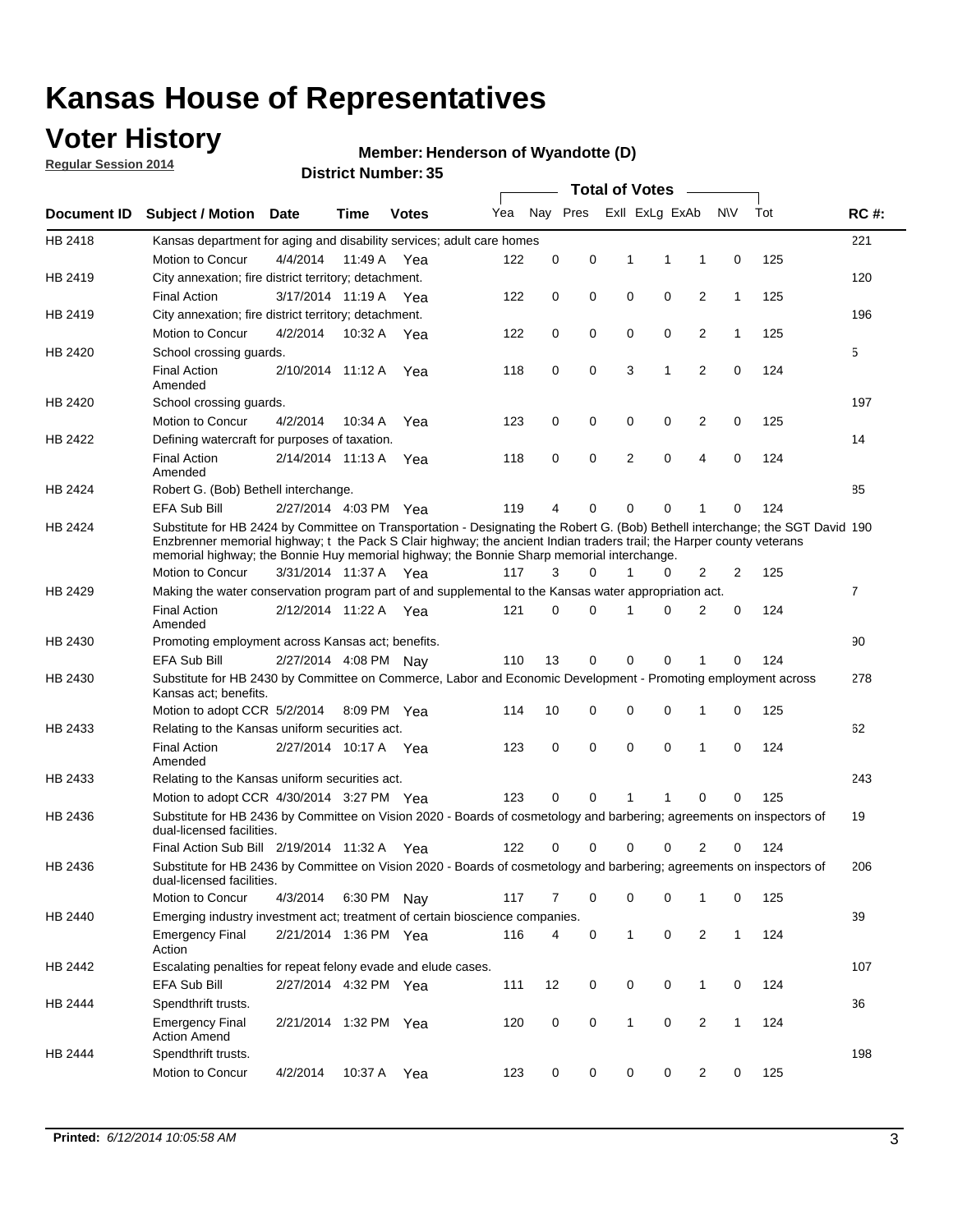#### **Voter History Regular Session 2014**

| Member: Henderson of Wyandotte (D) |  |  |
|------------------------------------|--|--|
|------------------------------------|--|--|

|                    |                                                                                                                                                                                                                                                                                                                                 |                       |             |              |     |    |                         | <b>Total of Votes</b> |   |                |             |     |             |
|--------------------|---------------------------------------------------------------------------------------------------------------------------------------------------------------------------------------------------------------------------------------------------------------------------------------------------------------------------------|-----------------------|-------------|--------------|-----|----|-------------------------|-----------------------|---|----------------|-------------|-----|-------------|
| <b>Document ID</b> | <b>Subject / Motion</b>                                                                                                                                                                                                                                                                                                         | <b>Date</b>           | Time        | <b>Votes</b> | Yea |    | Nay Pres ExII ExLg ExAb |                       |   |                | <b>NV</b>   | Tot | <b>RC#:</b> |
| HB 2445            | Allowing for criminal discovery materials to be provided to defendant or defendant's counsel.                                                                                                                                                                                                                                   |                       |             |              |     |    |                         |                       |   |                |             |     | 63          |
|                    | <b>Final Action</b><br>Amended                                                                                                                                                                                                                                                                                                  | 2/27/2014 10:19 A     |             | Yea          | 123 | 0  | $\Omega$                | $\Omega$              | 0 | 1              | 0           | 124 |             |
| HB 2446            | District courts; court trustee operations fund. judicial process; concerning sentencing dispositions, probation and postrelease<br>supervision; concerning expungement of driving under the influence and criminal refusal convictions; concerning trials,<br>conduct of jury after case is submitted.                          |                       |             |              |     |    |                         |                       |   |                |             |     | 8           |
|                    | <b>Final Action</b>                                                                                                                                                                                                                                                                                                             | 2/12/2014 11:23 A Yea |             |              | 121 | 0  | 0                       |                       | 0 | 2              | 0           | 124 |             |
| HB 2446            | Senate Substitute for HB 2446 by Committee on Judiciary - Courts; allocating moneys from driver's license fees to judicial<br>branch nonjudicial salary adjustment fund; allowing chief justice to authorize expenditures from court trustee operations fund in<br>certain judicial districts; time limits for court decisions. |                       |             |              |     |    |                         |                       |   |                |             |     | 239         |
|                    | Motion to adopt CCR 4/30/2014 3:01 PM Yea                                                                                                                                                                                                                                                                                       |                       |             |              | 121 | 2  | 0                       | 1                     |   | 0              | 0           | 125 |             |
| <b>HB 2447</b>     | Real property; trespass and liability.                                                                                                                                                                                                                                                                                          |                       |             |              |     |    |                         |                       |   |                |             |     | 29          |
|                    | <b>Final Action</b><br>Amended                                                                                                                                                                                                                                                                                                  | 2/21/2014 11:14 A     |             | Yea          | 119 | 2  | 0                       | 1                     | 0 | $\overline{2}$ | 0           | 124 |             |
| HB 2447            | Real property; trespass and liability.                                                                                                                                                                                                                                                                                          |                       |             |              |     |    |                         |                       |   |                |             |     | 202         |
|                    | Motion to Adopt CCR 4/3/2014                                                                                                                                                                                                                                                                                                    |                       | 6:10 PM Yea |              | 122 | 2  | 0                       | 0                     | 0 | 1              | 0           | 125 |             |
| <b>HB 2448</b>     | Interference with judicial process.                                                                                                                                                                                                                                                                                             |                       |             |              |     |    |                         |                       |   |                |             |     | 30          |
|                    | <b>Final Action</b>                                                                                                                                                                                                                                                                                                             | 2/21/2014 11:16 A Yea |             |              | 121 | 0  | 0                       | 1                     | 0 | $\overline{2}$ | 0           | 124 |             |
| HB 2448            | Senate Substitute for HB 2448 by Committee on Judiciary - Updating provisions relating to the Kansas bureau of<br>investigation's DNA database; amending the crime of interference with                                                                                                                                         |                       |             |              |     |    |                         |                       |   |                |             |     | 240         |
|                    | Motion to adopt CCR 4/30/2014 3:10 PM Yea                                                                                                                                                                                                                                                                                       |                       |             |              | 116 | 7  | 0                       | 1                     | 1 | 0              | 0           | 125 |             |
| HB 2451            | Electric utilities; creating the electric highway fee.                                                                                                                                                                                                                                                                          |                       |             |              |     |    |                         |                       |   |                |             |     | 96          |
|                    | EFA Sub Bill                                                                                                                                                                                                                                                                                                                    | 2/27/2014 4:18 PM Nay |             |              | 64  | 59 | 0                       | $\Omega$              | 0 |                | 0           | 124 |             |
| HB 2451            | Substitute for HB 2451 by Committee on Transportation - Increasing registration fees for electric vehicles.                                                                                                                                                                                                                     |                       |             |              |     |    |                         |                       |   |                |             |     | 207         |
|                    | Motion to Concur                                                                                                                                                                                                                                                                                                                | 4/3/2014              |             | 6:34 PM Nay  | 94  | 30 | 0                       | 0                     | 0 |                | 0           | 125 |             |
| HB 2452            | Substitute for HB 2452 by Committee on Transportation - Distinctive license plates; donate life, disabled veterans, rotary<br>international, Kansas horse council.                                                                                                                                                              |                       |             |              |     |    |                         |                       |   |                |             |     | 41          |
|                    | EFA Sub Bill                                                                                                                                                                                                                                                                                                                    | 2/21/2014 1:39 PM Yea |             |              | 120 | 0  | 0                       |                       | 0 | 2              | 1           | 124 |             |
| HB 2452            | Substitute for HB 2452 by Committee on Transportation - Distinctive license plates; donate life, disabled veterans, rotary<br>international, Kansas horse council, motorcycles.                                                                                                                                                 |                       |             |              |     |    |                         |                       |   |                |             |     | 208         |
|                    | Motion to Concur                                                                                                                                                                                                                                                                                                                | 4/3/2014              |             | 6:37 PM Yea  | 123 | 1  | 0                       | 0                     | 0 | 1              | 0           | 125 |             |
| HB 2453            | Protecting religious freedom regarding marriage.                                                                                                                                                                                                                                                                                |                       |             |              |     |    |                         |                       |   |                |             |     | 9           |
|                    | <b>Final Action</b><br>Amended                                                                                                                                                                                                                                                                                                  | 2/12/2014 11:28 A Nay |             |              | 72  | 49 | 0                       | 1                     | 0 | $\overline{2}$ | 0           | 124 |             |
| HB 2455            | Property tax exemption for certain utility systems located on military installation.                                                                                                                                                                                                                                            |                       |             |              |     |    |                         |                       |   |                |             |     | 108         |
|                    | <b>Emergency Final</b><br><b>Action Amend</b>                                                                                                                                                                                                                                                                                   | 3/6/2014              |             | 11:23 A Yea  | 119 | 1  | 0                       | 2                     | 1 | $\overline{2}$ | 0           | 125 |             |
| HB 2456            | Property taxation; defining commercial and industrial machinery and equipment; motor vehicles, members of military service<br>and active guard and reservists.                                                                                                                                                                  |                       |             |              |     |    |                         |                       |   |                |             |     | 49          |
|                    | <b>Final Action</b><br>Amended                                                                                                                                                                                                                                                                                                  | 2/26/2014 11:32 A Nay |             |              | 100 | 23 | 0                       | 0                     | 0 | 1              | 0           | 124 |             |
| HB 2463            | Creating civil liability for acts of terrorism; forfeiture of property related to violations of certain criminal acts.                                                                                                                                                                                                          |                       |             |              |     |    |                         |                       |   |                |             |     | 50          |
|                    | <b>Final Action</b><br>Amended                                                                                                                                                                                                                                                                                                  | 2/26/2014 11:33 A Yea |             |              | 123 | 0  | 0                       | 0                     | 0 | $\mathbf{1}$   | 0           | 124 |             |
| HB 2463            | Creating civil liability for acts of terrorism; forfeiture of property related to violations of certain criminal acts.                                                                                                                                                                                                          |                       |             |              |     |    |                         |                       |   |                |             |     | 194         |
|                    | Motion to Concur                                                                                                                                                                                                                                                                                                                | 4/1/2014              |             | 10:46 A Yea  | 123 | 0  | 0                       | 1                     | 0 | 1              | $\mathbf 0$ | 125 |             |
| HB 2464            | Allowing banks, trust companies and savings and loans to claim the expensing deduction for privilege tax filers under the<br>Kansas income tax act.                                                                                                                                                                             |                       |             |              |     |    |                         |                       |   |                |             |     | 15          |
|                    | <b>Final Action</b><br>Amended                                                                                                                                                                                                                                                                                                  | 2/14/2014 11:14 A Yea |             |              | 118 | 0  | 0                       | 2                     | 0 |                | 0           | 124 |             |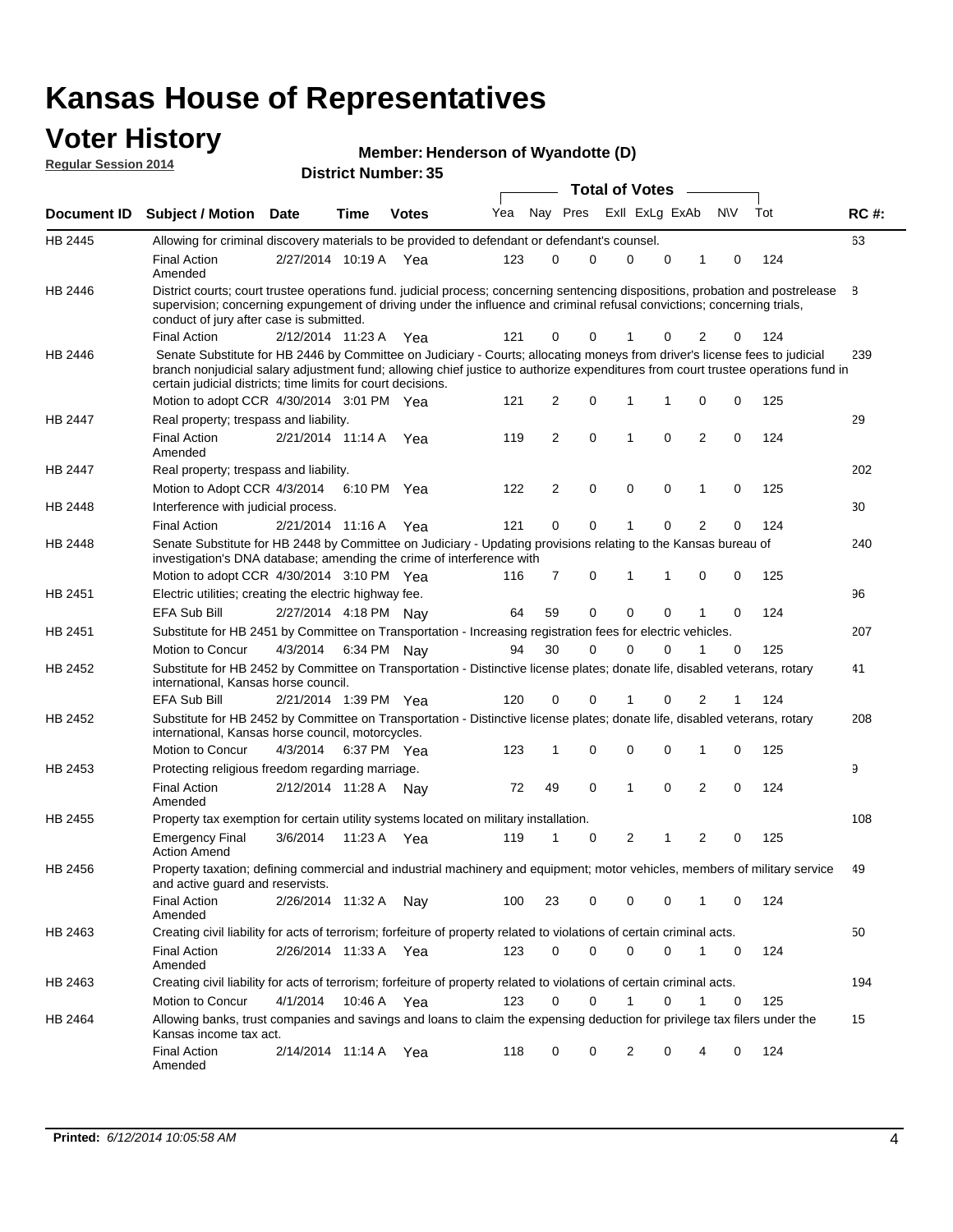### **Voter History**

**Regular Session 2014**

#### **Henderson of Wyandotte (D)**

|                |                                                                                                                                                                             |                        |             |              |     |                |             | <b>Total of Votes</b> |   |             |                |           |     |             |
|----------------|-----------------------------------------------------------------------------------------------------------------------------------------------------------------------------|------------------------|-------------|--------------|-----|----------------|-------------|-----------------------|---|-------------|----------------|-----------|-----|-------------|
|                | Document ID Subject / Motion Date                                                                                                                                           |                        | Time        | <b>Votes</b> | Yea | Nay Pres       |             | Exll ExLg ExAb        |   |             |                | <b>NV</b> | Tot | <b>RC#:</b> |
| <b>HB 2466</b> | Relating to administrative procedure; judicial review.                                                                                                                      |                        |             |              |     |                |             |                       |   |             |                |           |     | 37          |
|                | <b>Emergency Final</b><br><b>Action Amend</b>                                                                                                                               | 2/21/2014 1:33 PM Yea  |             |              | 118 | $\overline{2}$ | 0           | 1                     |   | $\mathbf 0$ | 2              | 1         | 124 |             |
| <b>HB 2470</b> | Purchasing authority for certain insurance by the state board of regents for state educational institutions.                                                                |                        |             |              |     |                |             |                       |   |             |                |           |     | 16          |
|                | <b>Final Action</b>                                                                                                                                                         | 2/17/2014 11:20 A Yea  |             |              | 120 | $\mathbf 0$    | $\mathbf 0$ |                       | 3 | 0           | 1              | 0         | 124 |             |
| HB 2475        | Personal financial literacy program as a requirement for high school graduation.                                                                                            |                        |             |              |     |                |             |                       |   |             |                |           |     | 126         |
|                | <b>Final Action</b><br>Amended                                                                                                                                              | 3/19/2014 11:22 A      |             | Nav          | 110 | 12             | 0           | 0                     |   | 1           | 2              | 0         | 125 |             |
| HB 2478        | Venue for crimes committed with an electronic device.                                                                                                                       |                        |             |              |     |                |             |                       |   |             |                |           |     | 51          |
|                | <b>Final Action</b>                                                                                                                                                         | 2/26/2014 11:34 A      |             | Yea          | 123 | $\mathbf 0$    | $\mathbf 0$ | $\Omega$              |   | $\mathbf 0$ | 1              | 0         | 124 |             |
| HB 2479        | Removing 2015 sunset provision from law requiring ignition interlock device after first test failure or alcohol or drug-related<br>conviction.                              |                        |             |              |     |                |             |                       |   |             |                |           |     | 115         |
|                | <b>Final Action</b><br>Amended                                                                                                                                              | 3/14/2014 11:14 A ExAb |             |              | 117 | 0              | 0           | 2                     |   | 1           | 4              | 1         | 125 |             |
| HB 2479        | Removing 2015 sunset provision from law requiring ignition interlock device after first test failure or alcohol or drug-related<br>conviction.                              |                        |             |              |     |                |             |                       |   |             |                |           |     | 210         |
|                | Motion to Concur                                                                                                                                                            | 4/3/2014               |             | 6:47 PM Yea  | 122 | $\overline{2}$ | 0           | 0                     |   | $\mathbf 0$ | 1              | 0         | 125 |             |
| HB 2480        | Repealing the review of TeleKansas I.                                                                                                                                       |                        |             |              |     |                |             |                       |   |             |                |           |     | 64          |
|                | <b>Final Action</b><br>Amended                                                                                                                                              | 2/27/2014 10:20 A      |             | Yea          | 123 | 0              | $\mathbf 0$ | $\mathbf 0$           |   | $\mathbf 0$ | 1              | 0         | 124 |             |
| HB 2480        | Repealing the review of TeleKansas I.                                                                                                                                       |                        |             |              |     |                |             |                       |   |             |                |           |     | 250         |
|                | Motion to Concur                                                                                                                                                            | 5/1/2014               | 1:54 PM Yea |              | 123 | 1              | $\mathbf 0$ | 0                     |   | $\mathbf 0$ | 0              | 1         | 125 |             |
| HB 2482        | Authority of state corporation commission to intervene in court proceedings.                                                                                                |                        |             |              |     |                |             |                       |   |             |                |           |     | 65          |
|                | <b>Final Action</b><br>Amended                                                                                                                                              | 2/27/2014 10:21 A      |             | Yea          | 121 | 2              | 0           | 0                     |   | $\mathbf 0$ | 1              | 0         | 124 |             |
| HB 2482        | Senate Substitute for HB 2482 by Committee on Utilities - Creating the energy efficiency investment act.                                                                    |                        |             |              |     |                |             |                       |   |             |                |           |     | 211         |
|                | Motion to Concur                                                                                                                                                            | 4/3/2014 7:02 PM Yea   |             |              | 99  | 25             | 0           | $\mathbf 0$           |   | 0           | 1              | 0         | 125 |             |
| HB 2487        | Construction of electric transmission lines and certificates of public convenience and necessity.                                                                           |                        |             |              |     |                |             |                       |   |             |                |           |     | 66          |
|                | <b>Final Action</b><br>Amended                                                                                                                                              | 2/27/2014 10:22 A Yea  |             |              | 113 | 10             | 0           | 0                     |   | 0           | 1              | 0         | 124 |             |
| HB 2487        | Relating to the powers and duties of the state corporation commission; construction of electric transmission lines and<br>certificates of public convenience and necessity. |                        |             |              |     |                |             |                       |   |             |                |           |     | 254         |
|                | Sub motion to concur 5/1/2014                                                                                                                                               |                        |             | 4:36 PM Yea  | 117 | 8              | 0           | $\Omega$              |   | $\mathbf 0$ | 0              | 0         | 125 |             |
| HB 2488        | Kansas electric transmission authority and the purpose and composition of the authority.                                                                                    |                        |             |              |     |                |             |                       |   |             |                |           |     | 10          |
|                | <b>Final Action</b><br>Amended                                                                                                                                              | 2/12/2014 11:30 A Yea  |             |              | 108 | 13             | 0           | 1                     |   | 0           | $\overline{2}$ | 0         | 124 |             |
| HB 2488        | Kansas electric transmission authority and the purpose and composition of the authority.                                                                                    |                        |             |              |     |                |             |                       |   |             |                |           |     | 158         |
|                | Motion to Concur                                                                                                                                                            | 3/25/2014 10:43 A      |             | Yea          | 107 | 15             | 0           | 1                     |   | 0           | 2              | 0         | 125 |             |
| HB 2489        | Legislative review of exceptions to disclosure of public records.                                                                                                           |                        |             |              |     |                |             |                       |   |             |                |           |     | 67          |
|                | <b>Final Action</b><br>Amended                                                                                                                                              | 2/27/2014 10:23 A Yea  |             |              | 122 | $\mathbf{1}$   | 0           | 0                     |   | 0           | 1              | 0         | 124 |             |
| HB 2490        | Criminal procedure; conduct of jury after case is submitted.                                                                                                                |                        |             |              |     |                |             |                       |   |             |                |           |     | 31          |
|                | <b>Final Action</b><br>Amended                                                                                                                                              | 2/21/2014 11:17 A Yea  |             |              | 121 | 0              | 0           | $\mathbf{1}$          |   | 0           | 2              | 0         | 124 |             |
| HB 2490        | Capital murder; attempt; murder in the first degree; sentencing.                                                                                                            |                        |             |              |     |                |             |                       |   |             |                |           |     | 241         |
|                | Motion to adopt CCR 4/30/2014 3:16 PM Yea                                                                                                                                   |                        |             |              | 123 | 0              | 0           | 1                     |   | 1           | 0              | 0         | 125 |             |
| HB 2491        | Kansas tort claims act; attorney may appear in small claims action.                                                                                                         |                        |             |              |     |                |             |                       |   |             |                |           |     | 20          |
|                | <b>Final Action</b><br>Amended                                                                                                                                              | 2/19/2014 11:34 A Yea  |             |              | 120 | 2              | 0           | 0                     |   | 0           | $\overline{2}$ | 0         | 124 |             |
| HB 2491        | Kansas tort claims act; attorney may appear in small claims action.                                                                                                         |                        |             |              |     |                |             |                       |   |             |                |           |     | 199         |
|                | Motion to Concur                                                                                                                                                            | 4/2/2014               |             | 10:40 A Yea  | 121 | $\overline{2}$ | 0           |                       | 0 | 0           | $\overline{2}$ | 0         | 125 |             |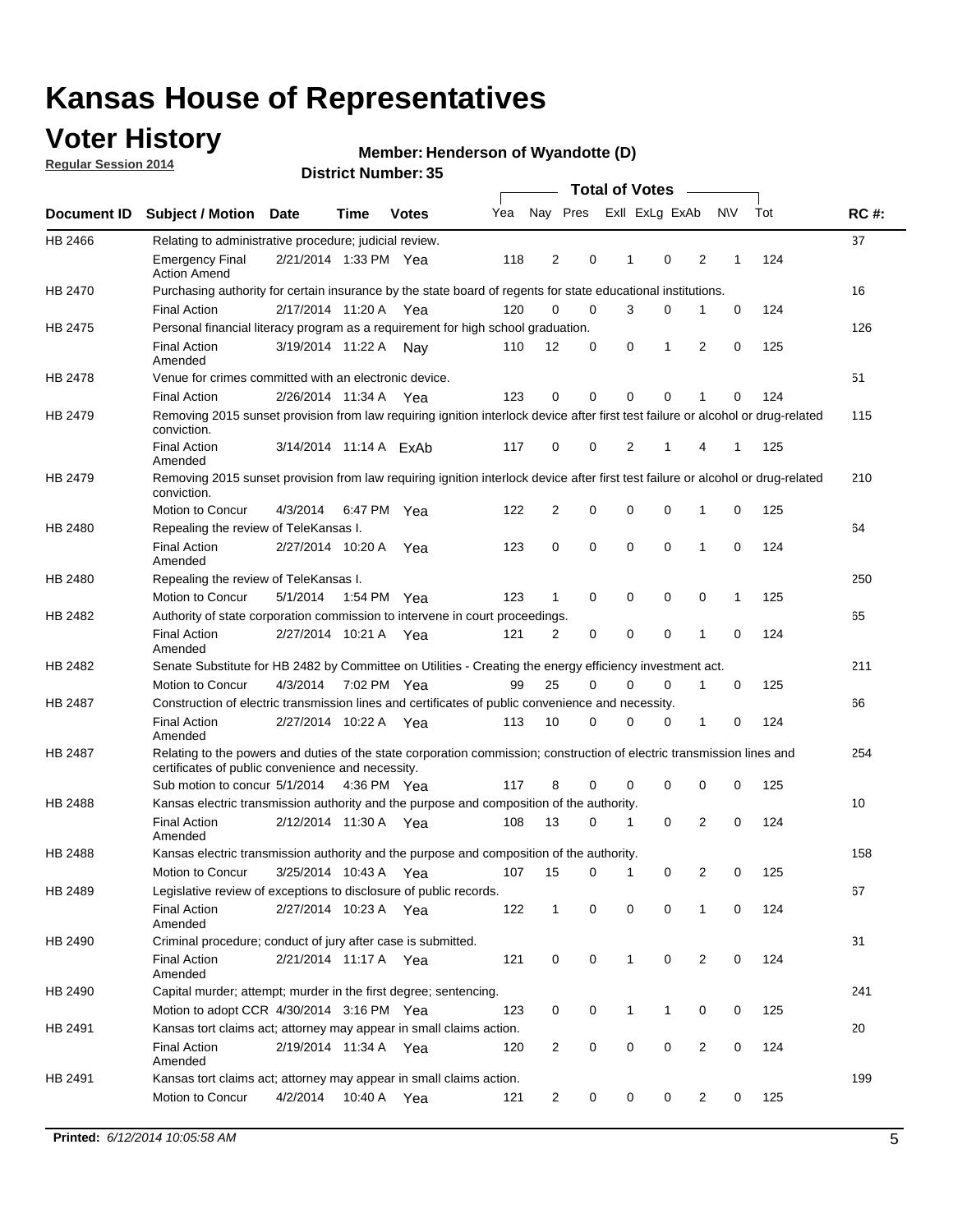### **Voter History**

**Regular Session 2014**

#### **Henderson of Wyandotte (D)**

|                    |                                                                                                                                                                                                                                                        |                       |             |              |     |          |          | <b>Total of Votes</b> |              |                |              |     |              |
|--------------------|--------------------------------------------------------------------------------------------------------------------------------------------------------------------------------------------------------------------------------------------------------|-----------------------|-------------|--------------|-----|----------|----------|-----------------------|--------------|----------------|--------------|-----|--------------|
| <b>Document ID</b> | <b>Subject / Motion Date</b>                                                                                                                                                                                                                           |                       | Time        | <b>Votes</b> | Yea | Nay Pres |          | Exll ExLg ExAb        |              |                | <b>NV</b>    | Tot | <b>RC#:</b>  |
| HB 2493            | Relating to surety regulation, appearance bonds and unlawful sexual relations.                                                                                                                                                                         |                       |             |              |     |          |          |                       |              |                |              |     | 23           |
|                    | <b>Final Action</b><br>Amended                                                                                                                                                                                                                         | 2/20/2014 11:14 A     |             | Yea          | 113 | 10       | 0        | 0                     | $\mathbf 0$  | 0              | $\mathbf 1$  | 124 |              |
| HB 2495            | Concerning sentencing dispositions, probation and postrelease supervision.                                                                                                                                                                             |                       |             |              |     |          |          |                       |              |                |              |     | 24           |
|                    | <b>Final Action</b><br>Amended                                                                                                                                                                                                                         | 2/20/2014 11:17 A Yea |             |              | 122 | 1        | 0        | 0                     | $\mathbf 0$  | $\mathbf 0$    | -1           | 124 |              |
| HB 2501            | Human trafficking and related crimes; penalties for buying sexual relations; records and reporting by courts; staff secure facility 25<br>requirements.                                                                                                |                       |             |              |     |          |          |                       |              |                |              |     |              |
|                    | <b>Final Action</b><br>Amended                                                                                                                                                                                                                         | 2/20/2014 11:18 A Yea |             |              | 123 | $\Omega$ | 0        | 0                     | $\Omega$     | $\mathbf 0$    | 1            | 124 |              |
| HB 2502            | Allowing victim notification on status change of person confined.                                                                                                                                                                                      |                       |             |              |     |          |          |                       |              |                |              |     | 26           |
|                    | <b>Final Action</b>                                                                                                                                                                                                                                    | 2/20/2014 11:20 A Yea |             |              | 123 | $\Omega$ | 0        | $\mathbf{0}$          | $\Omega$     | $\Omega$       |              | 124 |              |
| HB 2503            | Substitute for HB 2503 by Committee on Federal and State Affairs -- Carrying of concealed handguns by law enforcement<br>officers.                                                                                                                     |                       |             |              |     |          |          |                       |              |                |              |     | 230          |
|                    | Final Action Sub Bill 4/5/2014                                                                                                                                                                                                                         |                       | 10:22 A     | Yea          | 119 |          | 0        | 0                     | 0            | 4              |              | 125 |              |
| HB 2504            | Repealing outdated provisions relating to the purchase of certain real estate by the department of corrections.                                                                                                                                        |                       |             |              |     |          |          |                       |              |                |              |     | 18           |
|                    | <b>Final Action</b>                                                                                                                                                                                                                                    | 2/19/2014 11:31 A Yea |             |              | 122 | $\Omega$ | $\Omega$ | 0                     | $\mathbf{0}$ | $\overline{2}$ | 0            | 124 |              |
| HB 2506            | Repealing K.S.A. 72-60b03, the effective date of the midwestern higher education compact act.                                                                                                                                                          |                       |             |              |     |          |          |                       |              |                |              |     | 52           |
|                    | <b>Final Action</b>                                                                                                                                                                                                                                    | 2/26/2014 11:35 A Yea |             |              | 122 |          | $\Omega$ | 0                     | 0            | 1              | 0            | 124 |              |
| HB 2506            | Senate Substitute for HB 2506 by Committee on Ways and Means - Education; appropriations for FY 2014 and FY 2015 for<br>various state agencies; amendments concerning postsecondary education; amendments to provisions relating to school<br>finance. |                       |             |              |     |          |          |                       |              |                |              |     | 238          |
|                    | Motion to Adopt CCR 4/6/2014                                                                                                                                                                                                                           |                       | 9:45 PM Nav |              | 63  | 57       | 0        | 0                     | 0            | 4              | -1           | 125 |              |
| HB 2509            | Emergency medical services amendments.                                                                                                                                                                                                                 |                       |             |              |     |          |          |                       |              |                |              |     | 101          |
|                    | Emergency Final<br><b>Action Amend</b>                                                                                                                                                                                                                 | 2/27/2014 4:24 PM Yea |             |              | 123 | 0        | 0        | $\mathbf 0$           | 0            | 1              | 0            | 124 |              |
| HB 2510            | Pharmacists and pharmacies; pharmacy technicians; registration and grounds for denial of registration.                                                                                                                                                 |                       |             |              |     |          |          |                       |              |                |              |     | 84           |
|                    | <b>Emergency Final</b><br>Action                                                                                                                                                                                                                       | 2/27/2014 4:01 PM Yea |             |              | 71  | 52       | 0        | 0                     | 0            | 1              | 0            | 124 |              |
| HB 2511            | Liability for property tax on personal property; sale or abandonment of personal property.                                                                                                                                                             |                       |             |              |     |          |          |                       |              |                |              |     | 27           |
|                    | <b>Final Action</b>                                                                                                                                                                                                                                    | 2/20/2014 11:21 A     |             | Yea          | 123 | $\Omega$ | $\Omega$ | 0                     | 0            | 1              | 0            | 124 |              |
| HB 2514            | Exemption for Federal Home Loan Bank in certain insolvency proceedings involving insurance companies.                                                                                                                                                  |                       |             |              |     |          |          |                       |              |                |              |     | $\mathbf{2}$ |
|                    | <b>Final Action</b>                                                                                                                                                                                                                                    | 2/10/2014 11:08 A     |             | Yea          | 118 | $\Omega$ | $\Omega$ | 3                     | 1            | 2              | $\mathbf 0$  | 124 |              |
| HB 2515            | Insurance; confidentiality of work papers from analysis of analysis of financial regulation or market regulation of insurance<br>company or affiliates.                                                                                                |                       |             |              |     |          |          |                       |              |                |              |     | 82           |
|                    | <b>Emergency Final</b><br>Action                                                                                                                                                                                                                       | 2/27/2014 3:58 PM Yea |             |              | 123 | 0        | 0        | 0                     | 0            | 1              | 0            | 124 |              |
| HB 2515            | Updating statutory references and making corresponding changes due to Executive Reorganization Order No. 41.                                                                                                                                           |                       |             |              |     |          |          |                       |              |                |              |     | 269          |
|                    | Motion to Adopt CCR 5/2/2014 3:31 PM Yea                                                                                                                                                                                                               |                       |             |              | 118 | 4        | 0        | 0                     | $\mathbf{1}$ | $\mathbf{1}$   | $\mathbf{1}$ | 125 |              |
| HB 2516            | Amendments relating to health care provider liability insurance and to companies organized to provide such insurance.                                                                                                                                  |                       |             |              |     |          |          |                       |              |                |              |     | 3            |
|                    | <b>Final Action</b><br>Amended                                                                                                                                                                                                                         | 2/10/2014 11:10 A Yea |             |              | 118 | 0        | 0        | 3                     | 1            | 2              | 0            | 124 |              |
| HB 2516            | Amendments relating to health care provider liability insurance and to companies organized to provide such insurance.                                                                                                                                  |                       |             |              |     |          |          |                       |              |                |              |     | 191          |
|                    | Motion to Concur                                                                                                                                                                                                                                       | 3/31/2014 11:40 A Yea |             |              | 121 | 0        | 0        | 1                     | 0            | 2              | $\mathbf{1}$ | 125 |              |
| HB 2518            | Relating to ballot language statements.                                                                                                                                                                                                                |                       |             |              |     |          |          |                       |              |                |              |     | 40           |
|                    | Emergency Final<br><b>Action Amend</b>                                                                                                                                                                                                                 | 2/21/2014 1:37 PM Yea |             |              | 116 | 4        | 0        | 1                     | 0            | 2              | 1            | 124 |              |
| HB 2525            | Kansas money transmitter act concerning change of controlling interest and notification.                                                                                                                                                               |                       |             |              |     |          |          |                       |              |                |              |     | 32           |
|                    | <b>Final Action</b>                                                                                                                                                                                                                                    | 2/21/2014 11:18 A Yea |             |              | 105 | 16       | 0        | $\mathbf{1}$          | 0            | 2              | 0            | 124 |              |
| HB 2525            | Kansas money transmitter act concerning change of controlling interest and notification.                                                                                                                                                               |                       |             |              |     |          |          |                       |              |                |              |     | 252          |
|                    | Motion to Concur                                                                                                                                                                                                                                       | 5/1/2014              |             | 1:59 PM Yea  | 112 | 13       | 0        | 0                     | 0            | 0              | 0            | 125 |              |
|                    |                                                                                                                                                                                                                                                        |                       |             |              |     |          |          |                       |              |                |              |     |              |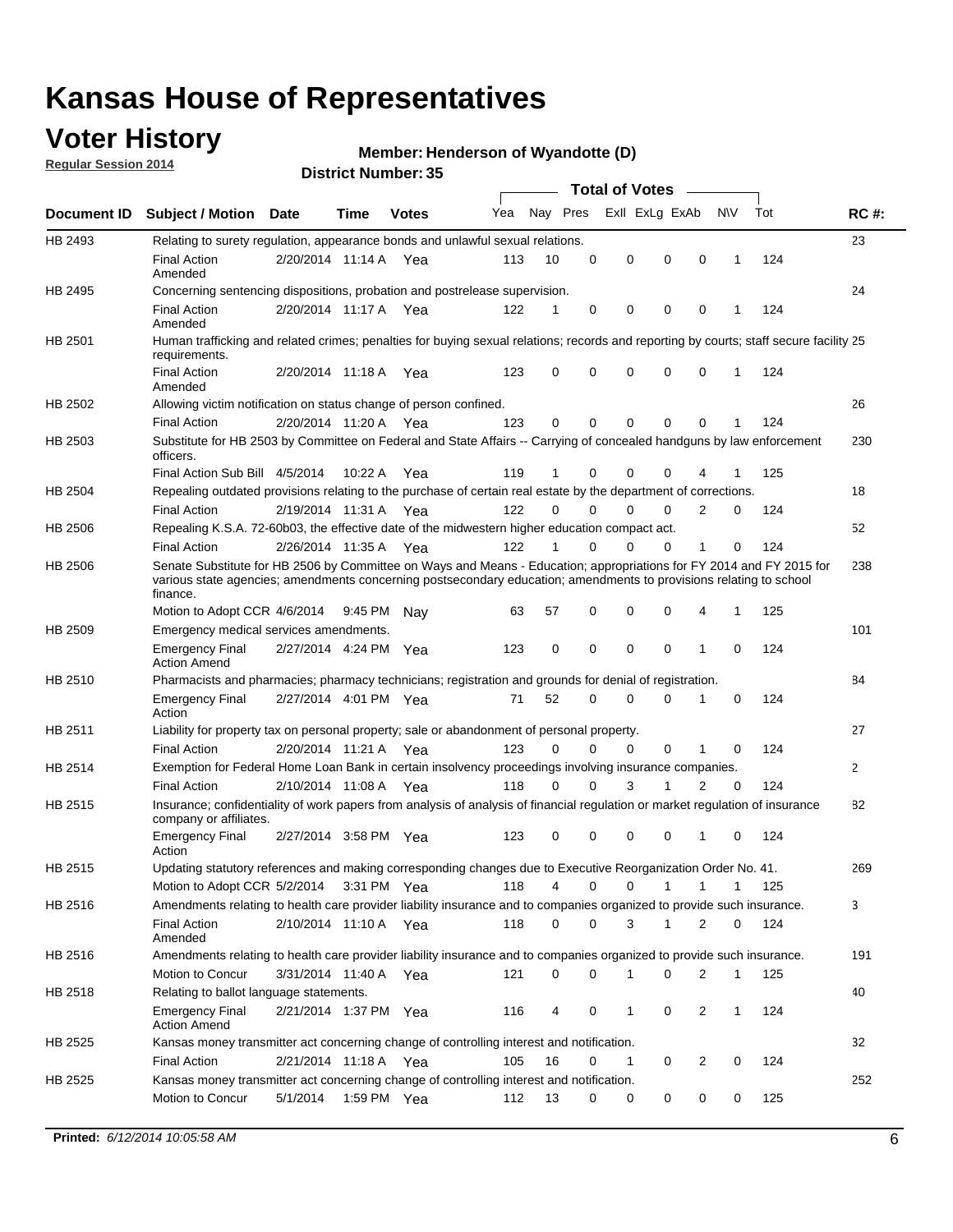#### **Voter History Regular Session 2014**

**Henderson of Wyandotte (D)**

|                    |                                                                                                                                                                                                                                                                                                                                           |                       |             | DISTILICI MUIIIDEL 39 |     |    |             | <b>Total of Votes</b> |                |                |     |     |             |
|--------------------|-------------------------------------------------------------------------------------------------------------------------------------------------------------------------------------------------------------------------------------------------------------------------------------------------------------------------------------------|-----------------------|-------------|-----------------------|-----|----|-------------|-----------------------|----------------|----------------|-----|-----|-------------|
| <b>Document ID</b> | <b>Subject / Motion</b>                                                                                                                                                                                                                                                                                                                   | <b>Date</b>           | Time        | <b>Votes</b>          | Yea |    | Nay Pres    |                       | Exll ExLg ExAb |                | N\V | Tot | <b>RC#:</b> |
| HB 2533            | Changing interest credit amounts, member distributions upon termination or death and retirement annuities under the KPERS 42<br>Act of 2015.                                                                                                                                                                                              |                       |             |                       |     |    |             |                       |                |                |     |     |             |
|                    | <b>Emergency Final</b><br><b>Action Amend</b>                                                                                                                                                                                                                                                                                             | 2/21/2014 1:40 PM     |             | Nav                   | 94  | 26 | 0           | 1                     | 0              | 2              | 1   | 124 |             |
| HB 2537            | Eliminating font size and type requirement for disclosure statements contained in insurance contracts and explanatory<br>materials printed in any language other than English.                                                                                                                                                            |                       |             |                       |     |    |             |                       |                |                |     |     | 81          |
|                    | <b>Emergency Final</b><br>Action                                                                                                                                                                                                                                                                                                          | 2/27/2014 3:56 PM Yea |             |                       | 119 | 4  | 0           | $\mathbf 0$           | $\mathbf 0$    | 1              | 0   | 124 |             |
| HB 2537            | Insurance; eliminating font and type requirements for certain non-English insurance documents; confidentiality of certain<br>documents; continuation of health insurance for spouse and children of certain emergency personnel and employees of the<br>department of corrections; purchase of certain insurance by the state fair board. |                       |             |                       |     |    |             |                       |                |                |     |     | 249         |
|                    | Motion to adopt CCR 4/30/2014 3:58 PM Yea                                                                                                                                                                                                                                                                                                 |                       |             |                       | 122 | 0  | 0           | 1                     | 1              | 0              | 1   | 125 |             |
| HB 2538            | Giving landowner right of first refusal for antlers of deer illegally shot on landowner's property.                                                                                                                                                                                                                                       |                       |             |                       |     |    |             |                       |                |                |     |     | 102         |
|                    | <b>Emergency Final</b><br><b>Action Amend</b>                                                                                                                                                                                                                                                                                             | 2/27/2014 4:26 PM Yea |             |                       | 106 | 17 | 0           | $\mathbf 0$           | 0              | 1              | 0   | 124 |             |
| HB 2541            | Substitute for HB2541 by Committee on Local Government—plastic bottles and containers; labeling; solid waste landfill<br>restrictions.                                                                                                                                                                                                    |                       |             |                       |     |    |             |                       |                |                |     |     | 121         |
|                    | Final Action Sub Bill 3/17/2014 11:21 A Yea                                                                                                                                                                                                                                                                                               |                       |             |                       | 102 | 21 | 0           | $\mathbf 0$           | 0              | 2              | 0   | 125 |             |
| HB 2542            | Property tax exemption for amateur-built aircraft.                                                                                                                                                                                                                                                                                        |                       |             |                       |     |    |             |                       |                |                |     |     | 112         |
|                    | <b>Final Action</b><br>Amended                                                                                                                                                                                                                                                                                                            | 3/13/2014 11:22 A Yea |             |                       | 116 | 4  | $\mathbf 0$ | $\mathbf{1}$          | 1              | $\overline{2}$ | 1   | 125 |             |
| <b>HB 2544</b>     | Authorizing postsecondary educational institutions to enter into the state authorization reciprocity agreement to provide<br>distance education.                                                                                                                                                                                          |                       |             |                       |     |    |             |                       |                |                |     |     | 17          |
|                    | <b>Final Action</b>                                                                                                                                                                                                                                                                                                                       | 2/17/2014 11:21 A Yea |             |                       | 120 | 0  | 0           | 3                     | 0              | 1              | 0   | 124 |             |
| HB 2545            | Extending sunset date on certain agriculture fees from July 1, 2015, to July 1, 2019.                                                                                                                                                                                                                                                     |                       |             |                       |     |    |             |                       |                |                |     |     | 68          |
|                    | <b>Final Action</b><br>Amended                                                                                                                                                                                                                                                                                                            | 2/27/2014 10:25 A Yea |             |                       | 99  | 24 | 0           | $\mathbf 0$           | $\Omega$       | 1              | 0   | 124 |             |
| HB 2547            | Changing the map copy requirement in mining permit application.                                                                                                                                                                                                                                                                           |                       |             |                       |     |    |             |                       |                |                |     |     | 53          |
|                    | <b>Final Action</b>                                                                                                                                                                                                                                                                                                                       | 2/26/2014 11:36 A     |             | Yea                   | 123 | 0  | 0           | 0                     | 0              | 1              | 0   | 124 |             |
| HB 2548            | Creating the water program management fund and transferring the air quality fee fund.                                                                                                                                                                                                                                                     |                       |             |                       |     |    |             |                       |                |                |     |     | 46          |
|                    | <b>Emergency Final</b><br>Action                                                                                                                                                                                                                                                                                                          | 2/21/2014 1:46 PM Yea |             |                       | 119 | 1  | 0           | 1                     | $\mathbf 0$    | 2              | 1   | 124 |             |
| HB 2549            | Allowing burial of hazardous waste on-site.                                                                                                                                                                                                                                                                                               |                       |             |                       |     |    |             |                       |                |                |     |     | 54          |
|                    | <b>Final Action</b>                                                                                                                                                                                                                                                                                                                       | 2/26/2014 11:38 A     |             | Yea                   | 123 | 0  | 0           | $\mathbf 0$           | 0              | 1              | 0   | 124 |             |
| HB 2550            | Repeal of the atmospheric mercury deposition monitoring network.                                                                                                                                                                                                                                                                          |                       |             |                       |     |    |             |                       |                |                |     |     | 33          |
|                    | <b>Final Action</b>                                                                                                                                                                                                                                                                                                                       | 2/21/2014 11:20 A     |             | Nav                   | 92  | 29 | 0           | 1                     | $\mathbf 0$    | 2              | 0   | 124 |             |
| HB 2551            | Repealing regulation of PCB disposal facilities.                                                                                                                                                                                                                                                                                          |                       |             |                       |     |    |             |                       |                |                |     |     | 47          |
|                    | <b>Emergency Final</b><br><b>Action Amend</b>                                                                                                                                                                                                                                                                                             | 2/21/2014 1:47 PM Nay |             |                       | 100 | 20 | 0           | 1                     | 0              | 2              | 1   | 124 |             |
| HB 2551            | Repealing the regulation of PCB disposal facilities; making changes to the atmospheric mercury deposition monitoring network 271<br>and the disposal of plastic bottles, containers and solid waste.                                                                                                                                      |                       |             |                       |     |    |             |                       |                |                |     |     |             |
|                    | Motion to Adopt CCR 5/2/2014                                                                                                                                                                                                                                                                                                              |                       | 3:45 PM Yea |                       | 105 | 17 | 0           | $\mathbf 0$           | 1              | 1              | 1   | 125 |             |
| HB 2552            | Managed care organizations, prompt payment.                                                                                                                                                                                                                                                                                               |                       |             |                       |     |    |             |                       |                |                |     |     | 69          |
|                    | <b>Final Action</b><br>Amended                                                                                                                                                                                                                                                                                                            | 2/27/2014 10:26 A Yea |             |                       | 123 | 0  | 0           | 0                     | 0              | 1              | 0   | 124 |             |
| HB 2552            | Kansas medical assistance program; managed care organizations; consent for expansion of certain medicaid services.                                                                                                                                                                                                                        |                       |             |                       |     |    |             |                       |                |                |     |     | 225         |
|                    | Motion to Concur                                                                                                                                                                                                                                                                                                                          | 4/4/2014              | 6:13 PM Nay |                       | 68  | 54 | 0           | $\mathbf 0$           | 1              | 2              | 0   | 125 |             |
| HB 2553            | Health care compact.                                                                                                                                                                                                                                                                                                                      |                       |             |                       |     |    |             |                       |                |                |     |     | 141         |
|                    | <b>Final Action</b>                                                                                                                                                                                                                                                                                                                       | 3/24/2014 10:15 A     |             | Nay                   | 74  | 48 | 0           | 0                     | 0              | 3              | 0   | 125 |             |
| HB 2555            | Release of information in support of arrest warrants and search warrants.                                                                                                                                                                                                                                                                 |                       |             |                       |     |    |             |                       |                |                |     |     | 86          |
|                    | <b>Emergency Final</b><br><b>Action Amend</b>                                                                                                                                                                                                                                                                                             | 2/27/2014 4:04 PM Nay |             |                       | 113 | 10 | 0           | 0                     | 0              | $\mathbf{1}$   | 0   | 124 |             |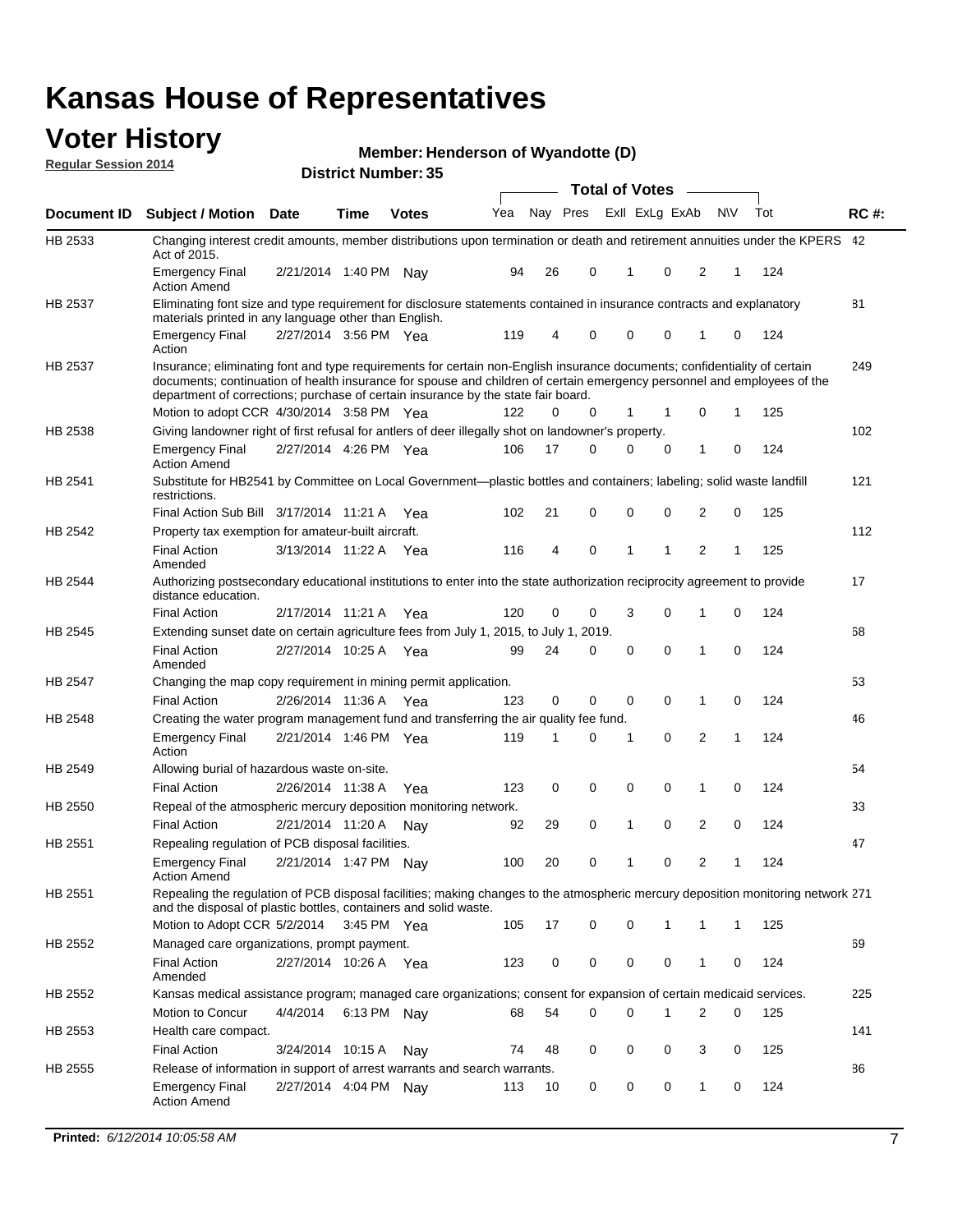### **Voter History**

**Regular Session 2014**

#### **Henderson of Wyandotte (D)**

|                |                                                                                                                                                                                                                                                                                                                                                           |                       |             | DISTRICT MAILINGL, 99 |     |          |          |              | <b>Total of Votes</b> |              |              |     |             |
|----------------|-----------------------------------------------------------------------------------------------------------------------------------------------------------------------------------------------------------------------------------------------------------------------------------------------------------------------------------------------------------|-----------------------|-------------|-----------------------|-----|----------|----------|--------------|-----------------------|--------------|--------------|-----|-------------|
|                | Document ID Subject / Motion Date                                                                                                                                                                                                                                                                                                                         |                       | <b>Time</b> | <b>Votes</b>          | Yea |          | Nay Pres |              | Exll ExLg ExAb        |              | <b>NV</b>    | Tot | <b>RC#:</b> |
| <b>HB 2557</b> | Changing penalties for certain taxpayers who file incorrect returns under Kansas income tax act.                                                                                                                                                                                                                                                          |                       |             |                       |     |          |          |              |                       |              |              |     | 21          |
|                | <b>Final Action</b><br>Amended                                                                                                                                                                                                                                                                                                                            | 2/19/2014 11:35 A Yea |             |                       | 122 | 0        | 0        |              | $\Omega$<br>0         | 2            | $\mathbf 0$  | 124 |             |
| HB 2561        | Licensure of pharmacists and registration of pharmacy interns by board of pharmacy.                                                                                                                                                                                                                                                                       |                       |             |                       |     |          |          |              |                       |              |              |     | 55          |
|                | <b>Final Action</b>                                                                                                                                                                                                                                                                                                                                       | 2/26/2014 11:39 A     |             | Yea                   | 105 | 18       | 0        |              | 0<br>0                | 1            | 0            | 124 |             |
| HB 2564        | Requiring 60-day wait before re-employment for retirement benefit eligibility.                                                                                                                                                                                                                                                                            |                       |             |                       |     |          |          |              |                       |              |              |     | 43          |
|                | <b>Emergency Final</b><br>Action                                                                                                                                                                                                                                                                                                                          | 2/21/2014 1:41 PM Yea |             |                       | 120 | 0        | 0        | 1            | 0                     | 2            | $\mathbf{1}$ | 124 |             |
| HB 2566        | Requiring court fee for forensic audio and video examination services.                                                                                                                                                                                                                                                                                    |                       |             |                       |     |          |          |              |                       |              |              |     | 93          |
|                | <b>Emergency Final</b><br>Action                                                                                                                                                                                                                                                                                                                          | 2/27/2014 4:12 PM Yea |             |                       | 123 | 0        | 0        |              | 0<br>$\mathbf 0$      | 1            | 0            | 124 |             |
| HB 2568        | Domestic relations; Kansas family law code; child support guidelines.                                                                                                                                                                                                                                                                                     |                       |             |                       |     |          |          |              |                       |              |              |     | 70          |
|                | <b>Final Action</b><br>Amended                                                                                                                                                                                                                                                                                                                            | 2/27/2014 10:27 A Yea |             |                       | 123 | 0        | 0        |              | 0<br>0                | $\mathbf{1}$ | 0            | 124 |             |
| HB 2568        | Domestic relations; Kansas family law code; child support guidelines.                                                                                                                                                                                                                                                                                     |                       |             |                       |     |          |          |              |                       |              |              |     | 268         |
|                | Motion to adopt CCR 5/2/2014                                                                                                                                                                                                                                                                                                                              |                       | 3:28 PM Yea |                       | 123 | 0        | 0        | 0            | 1                     | 1            | 0            | 125 |             |
| HB 2576        | Employment security law; creation of "new employer rate."                                                                                                                                                                                                                                                                                                 |                       |             |                       |     |          |          |              |                       |              |              |     | 71          |
|                | <b>Final Action</b><br>Amended                                                                                                                                                                                                                                                                                                                            | 2/27/2014 10:28 A     |             | Yea                   | 123 | 0        | 0        |              | 0<br>$\mathbf 0$      | 1            | $\mathbf 0$  | 124 |             |
| HB 2576        | Employment security law; creation of "new employer rate."                                                                                                                                                                                                                                                                                                 |                       |             |                       |     |          |          |              |                       |              |              |     | 159         |
|                | Motion to Concur                                                                                                                                                                                                                                                                                                                                          | 3/25/2014 10:47 A     |             | Yea                   | 122 | 0        | 0        | 1            | 0                     | 2            | 0            | 125 |             |
| <b>HB 2577</b> | Allowing parents to remain anonymous when surrendering an infant under the newborn protection act.                                                                                                                                                                                                                                                        |                       |             |                       |     |          |          |              |                       |              |              |     | 56          |
|                | <b>Final Action</b><br>Amended                                                                                                                                                                                                                                                                                                                            | 2/26/2014 11:41 A Yea |             |                       | 123 | 0        | 0        |              | 0<br>0                | 1            | 0            | 124 |             |
| HB 2577        | Allowing parents to remain anonymous when surrendering an infant under the newborn protection act.                                                                                                                                                                                                                                                        |                       |             |                       |     |          |          |              |                       |              |              |     | 220         |
|                | Motion to Concur                                                                                                                                                                                                                                                                                                                                          | 4/4/2014              | 11:45 A     | Yea                   | 121 | $\Omega$ | 0        |              | 1                     | 1            | $\mathbf{1}$ | 125 |             |
| HB 2578        | Certification by chief law enforcement officer for transfer of a firearm when required by federal law.                                                                                                                                                                                                                                                    |                       |             |                       |     |          |          |              |                       |              |              |     | 122         |
|                | <b>Final Action</b><br>Amended                                                                                                                                                                                                                                                                                                                            | 3/17/2014 11:22 A Yea |             |                       | 123 | 0        | 0        |              | 0<br>$\Omega$         | 2            | 0            | 125 |             |
| HB 2578        | Regulating the possession of weapons.                                                                                                                                                                                                                                                                                                                     |                       |             |                       |     |          |          |              |                       |              |              |     | 235         |
|                | Motion to Adopt CCR 4/5/2014 4:40 PM Nay                                                                                                                                                                                                                                                                                                                  |                       |             |                       | 102 | 19       | 0        | $\mathbf 0$  | $\mathbf 0$           | 4            | 0            | 125 |             |
| HB 2580        | Specifying the duties of the state fire marshal relating to regional emergency response teams for hazardous materials and<br>search and rescue incidents.                                                                                                                                                                                                 |                       |             |                       |     |          |          |              |                       |              |              |     | 72          |
|                | <b>Final Action</b><br>Amended                                                                                                                                                                                                                                                                                                                            | 2/27/2014 10:29 A     |             | Yea                   | 113 | 10       | 0        |              | 0<br>0                | 1            | 0            | 124 |             |
| HB 2580        | Kansas Real Estate Appraisal Board; licensee fingerprinting and criminal background checks.                                                                                                                                                                                                                                                               |                       |             |                       |     |          |          |              |                       |              |              |     | 272         |
|                | Motion to adopt CCR 5/2/2014                                                                                                                                                                                                                                                                                                                              |                       | 3:49 PM Yea |                       | 115 | 7        | 0        |              | 0<br>1                | 1            | -1           | 125 |             |
| HB 2582        | Creating an exemption from food establishment licensing for churches.                                                                                                                                                                                                                                                                                     |                       |             |                       |     |          |          |              |                       |              |              |     | 57          |
|                | <b>Final Action</b>                                                                                                                                                                                                                                                                                                                                       | 2/26/2014 11:42 A     |             | Yea                   | 123 | 0        | 0        |              | 0<br>0                | 1            | 0            | 124 |             |
| HB 2588        | Child in need of care; juvenile offenders; permanent custodians.                                                                                                                                                                                                                                                                                          |                       |             |                       |     |          |          |              |                       |              |              |     | 94          |
|                | <b>Emergency Final</b><br><b>Action Amend</b>                                                                                                                                                                                                                                                                                                             | 2/27/2014 4:14 PM Yea |             |                       | 123 | 0        | 0        |              | 0<br>0                | 1            | 0            | 124 |             |
| HB 2588        | Senate Substitute for HB 2588 by Committee on Judiciary - Concerning children and minors; relating to children in need of<br>care; placement in juvenile detention facilities; permanent custodians; relating to juvenile offenders; alternative adjudication;<br>youth residential centers and services; risk assessment; sentencing; good time credits. |                       |             |                       | 123 | 0        | 0        | $\mathbf{1}$ | 1                     | 0            | 0            | 125 | 244         |
| HB 2591        | Motion to adopt CCR 4/30/2014 3:36 PM Yea<br>Requiring certain audit reports to be filed electronically and to be filed only with the department of administration.                                                                                                                                                                                       |                       |             |                       |     |          |          |              |                       |              |              |     | 58          |
|                | <b>Final Action</b>                                                                                                                                                                                                                                                                                                                                       |                       |             |                       |     | 0        | 0        |              | 0<br>0                | 1            | 0            | 124 |             |
|                | State fossils; the tylosaurus and the pteranodon.                                                                                                                                                                                                                                                                                                         | 2/26/2014 11:43 A Yea |             |                       | 123 |          |          |              |                       |              |              |     | 73          |
| HB 2595        | <b>Final Action</b>                                                                                                                                                                                                                                                                                                                                       | 2/27/2014 10:31 A Yea |             |                       |     |          | 0        |              | 0<br>0                | 1            | 0            | 124 |             |
|                | Amended                                                                                                                                                                                                                                                                                                                                                   |                       |             |                       | 96  | 27       |          |              |                       |              |              |     |             |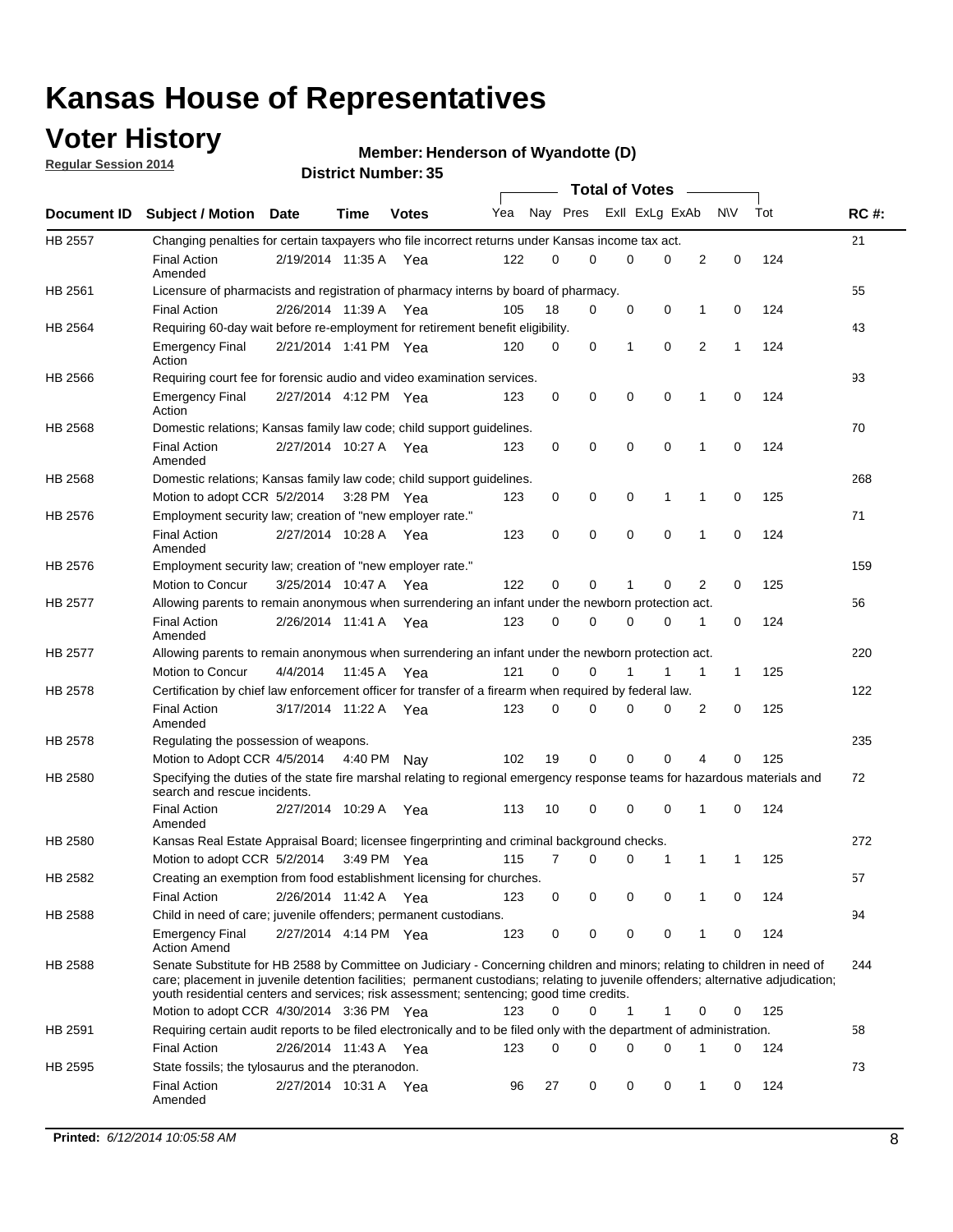### **Voter History**

**Regular Session 2014**

**Henderson of Wyandotte (D)**

|                |                                                                                                                                                                                                                                       |                        |             | DISTRICT MAILINGL, 99 |     |                |             |   | <b>Total of Votes</b>      |   |           |     |             |
|----------------|---------------------------------------------------------------------------------------------------------------------------------------------------------------------------------------------------------------------------------------|------------------------|-------------|-----------------------|-----|----------------|-------------|---|----------------------------|---|-----------|-----|-------------|
| Document ID    | <b>Subject / Motion</b>                                                                                                                                                                                                               | <b>Date</b>            | Time        | <b>Votes</b>          | Yea |                | Nay Pres    |   | Exll ExLg ExAb             |   | <b>NV</b> | Tot | <b>RC#:</b> |
| HB 2596        | Computation of retirement benefits when a state officer or employee is placed on furlough or has reduction in compensation.                                                                                                           |                        |             |                       |     |                |             |   |                            |   |           |     | 74          |
|                | <b>Final Action</b>                                                                                                                                                                                                                   | 2/27/2014 10:33 A      |             | Yea                   | 123 | 0              | $\Omega$    |   | 0<br>$\Omega$              |   | 0         | 124 |             |
| HB 2596        | Computation of retirement benefits when a state officer or employee is placed on furlough or has reduction in<br>compensation.                                                                                                        |                        |             |                       |     |                |             |   |                            |   |           |     | 246         |
|                | Motion to adopt CCR 4/30/2014 3:45 PM Yea                                                                                                                                                                                             |                        |             |                       | 123 | 0              | 0           |   | 1<br>1                     | 0 | 0         | 125 |             |
| <b>HB 2597</b> | Municipal recycling services                                                                                                                                                                                                          |                        |             |                       |     |                |             |   |                            |   |           |     | 97          |
|                | <b>Emergency Final</b><br><b>Action Amend</b>                                                                                                                                                                                         | 2/27/2014 4:20 PM Yea  |             |                       | 105 | 18             | $\mathbf 0$ |   | $\mathbf 0$<br>$\mathbf 0$ | 1 | 0         | 124 |             |
| HB 2599        | Authorizing the secretary of state to grant an easement to the unified government of Wyandotte county.                                                                                                                                |                        |             |                       |     |                |             |   |                            |   |           |     | 22          |
|                | <b>Final Action</b>                                                                                                                                                                                                                   | 2/19/2014 11:37 A      |             | Yea                   | 120 | $\overline{2}$ | $\mathbf 0$ |   | 0<br>$\Omega$              | 2 | 0         | 124 |             |
| HB 2599        | Authorizing the secretary of state to grant an easement to the unified government of Wyandotte county.                                                                                                                                |                        |             |                       |     |                |             |   |                            |   |           |     | 118         |
|                | Motion to Concur                                                                                                                                                                                                                      | 3/14/2014 11:25 A ExAb |             |                       | 118 | $\Omega$       | 0           |   | $\overline{2}$<br>1        | 4 | 0         | 125 |             |
| HB 2602        | Increasing the percentage of unclassified employees allowed to be employed by KPERS from 25% to 50%.                                                                                                                                  |                        |             |                       |     |                |             |   |                            |   |           |     | 44          |
|                | <b>Emergency Final</b><br>Action                                                                                                                                                                                                      | 2/21/2014 1:43 PM Yea  |             |                       | 107 | 13             | 0           |   | $\Omega$<br>1              | 2 | 1         | 124 |             |
| HB 2602        | Increasing the percentage of unclassified employees allowed to be employed by KPERS from 25% to 50%.                                                                                                                                  |                        |             |                       |     |                |             |   |                            |   |           |     | 195         |
|                | Motion to Concur                                                                                                                                                                                                                      | 4/1/2014               | 10:57 A     | Nav                   | 108 | 15             | 0           | 1 | 0                          | 1 | 0         | 125 |             |
| HB 2609        | Practice of pharmacy; filling and refilling of prescriptions.                                                                                                                                                                         |                        |             |                       |     |                |             |   |                            |   |           |     | 105         |
|                | <b>Emergency Final</b><br><b>Action Amend</b>                                                                                                                                                                                         | 2/27/2014 4:29 PM Yea  |             |                       | 123 | 0              | $\mathbf 0$ |   | $\mathbf 0$<br>$\Omega$    | 1 | 0         | 124 |             |
| HB 2611        | Conduct of dental offices.                                                                                                                                                                                                            |                        |             |                       |     |                |             |   |                            |   |           |     | 83          |
|                | <b>Emergency Final</b><br>Action                                                                                                                                                                                                      | 2/27/2014 3:59 PM Yea  |             |                       | 123 | 0              | $\mathbf 0$ |   | $\mathbf 0$<br>$\mathbf 0$ | 1 | 0         | 124 |             |
| HB 2612        | Relating to district judge and district magistrate judge vacancies.                                                                                                                                                                   |                        |             |                       |     |                |             |   |                            |   |           |     | 75          |
|                | <b>Final Action</b><br>Amended                                                                                                                                                                                                        | 2/27/2014 10:34 A      |             | Nav                   | 106 | 17             | 0           |   | $\mathbf 0$<br>$\mathbf 0$ | 1 | 0         | 124 |             |
| HB 2613        | Relating to the issuance of stillbirth and unborn child's death certificates.                                                                                                                                                         |                        |             |                       |     |                |             |   |                            |   |           |     | 103         |
|                | <b>Emergency Final</b><br><b>Action Amend</b>                                                                                                                                                                                         | 2/27/2014 4:27 PM Yea  |             |                       | 122 | 1              | 0           |   | $\mathbf 0$<br>$\Omega$    | 1 | 0         | 124 |             |
| HB 2615        | Substitute for HB 2615 by Committee on Commerce, Labor and Economic Development - Workers compensation assigned<br>risk pool.                                                                                                         |                        |             |                       |     |                |             |   |                            |   |           |     | 185         |
|                | EFA Sub Bill<br>Amended                                                                                                                                                                                                               | 3/26/2014 3:42 PM Nay  |             |                       | 98  | 25             | 0           |   | 1<br>$\mathbf 0$           | 1 | 0         | 125 |             |
| HB 2616        | Secretary of labor; explore agreement to allow state of Kansas to enforce OSHA standards.                                                                                                                                             |                        |             |                       |     |                |             |   |                            |   |           |     | 92          |
|                | <b>Emergency Final</b><br>Action                                                                                                                                                                                                      | 2/27/2014 4:11 PM Nay  |             |                       | 93  | 30             | 0           |   | 0<br>0                     | 1 | 0         | 124 |             |
| HB 2616        | Senate Substitute for HB 2616 by Committee on Commerce - Secretary of labor directed to study state enforcement of OSHA 261<br>standards.                                                                                             |                        |             |                       |     |                |             |   |                            |   |           |     |             |
|                | Motion to Concur                                                                                                                                                                                                                      | 5/2/2014               | 11:47 A Nay |                       | 94  | 30             | 0           |   | 0<br>1                     | 0 | 0         | 125 |             |
| HB 2633        | Substitute for HB 2633 by Committee on Corrections and Juvenile Justice - Juvenile offenders; youth residential centers and<br>services; risk assessment; raising the age for prosecution as an adult; sentencing; good time credits. |                        |             |                       |     |                |             |   |                            |   |           |     | 106         |
|                | EFA Sub Bill<br>Amended                                                                                                                                                                                                               | 2/27/2014 4:31 PM Yea  |             |                       | 122 | 1              | 0           |   | $\mathbf 0$<br>0           | 1 | 0         | 124 |             |
| HB 2636        | Secretary of health and environment and air quality standards.                                                                                                                                                                        |                        |             |                       |     |                |             |   |                            |   |           |     | 45          |
|                | <b>Emergency Final</b><br><b>Action Amend</b>                                                                                                                                                                                         | 2/21/2014 1:44 PM Nav  |             |                       | 89  | 31             | 0           |   | 1<br>0                     | 2 | 1         | 124 |             |
| HB 2636        | Secretary of health and environment and air quality standards.                                                                                                                                                                        |                        |             |                       |     |                |             |   |                            |   |           |     | 212         |
|                | Sub motion to concur 4/3/2014                                                                                                                                                                                                         |                        | 7:20 PM Yea |                       | 121 | 3              | 0           |   | 0<br>0                     |   | 0         | 125 |             |
| HB 2642        | Income tax deduction for net gain on the sale of certain horses, cattle or livestock; income tax credit for expenditures to make 131<br>dwelling or facility accessible for persons with a disability.                                |                        |             |                       |     |                |             |   |                            |   |           |     |             |
|                | <b>Final Action</b><br>Amended                                                                                                                                                                                                        | 3/20/2014 11:17 A Yea  |             |                       | 123 | 0              | 0           |   | 0<br>1                     | 1 | 0         | 125 |             |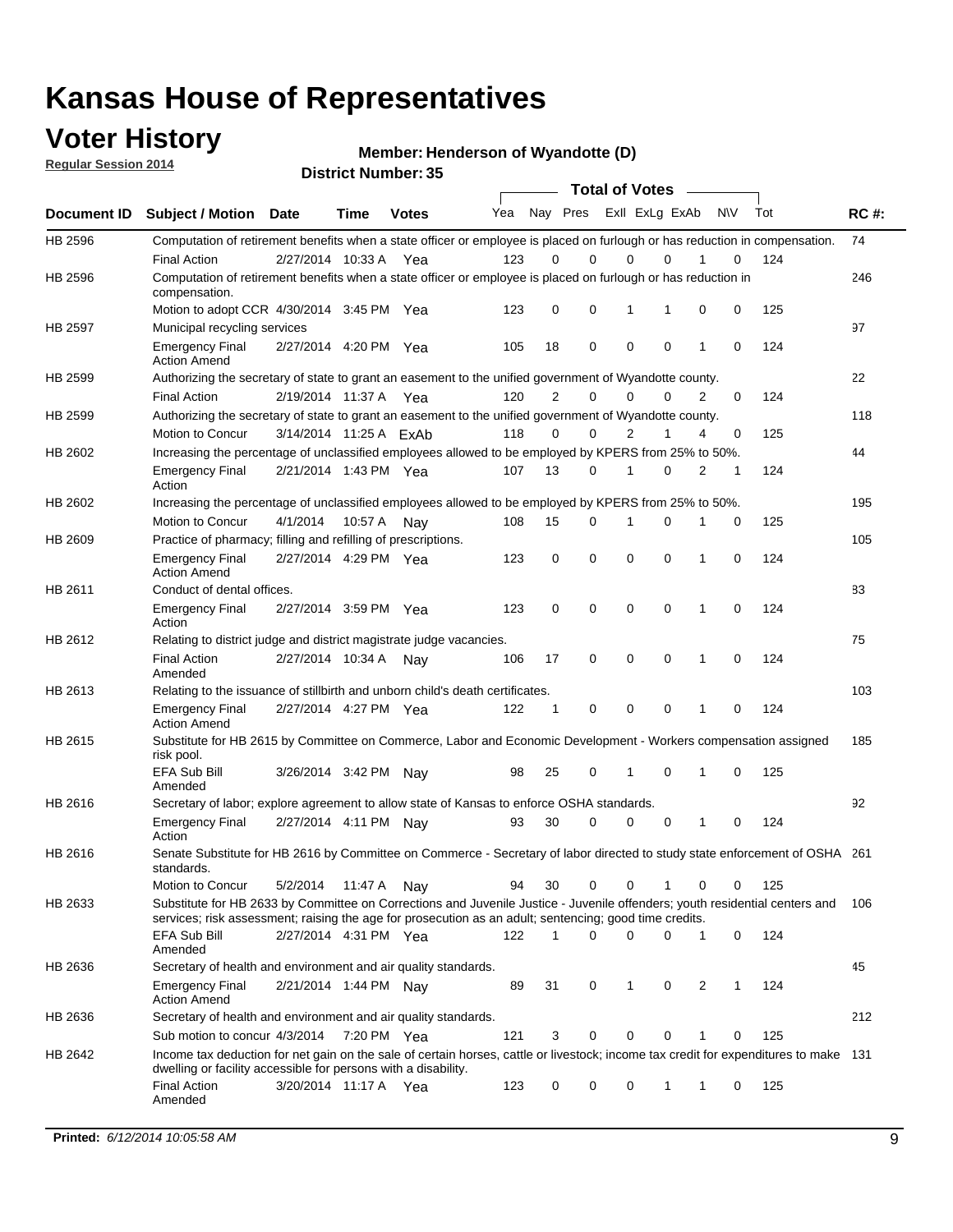# **Voter History**<br> **Regular Session 2014**

|                             | <b>ULUI THULUI Y</b>                                                                                                                                                                                                                                                                                                                                                                                                          |                        |         | Member: Henderson of Wyandotte (D) |     |          |          |                       |             |                |              |              |     |             |
|-----------------------------|-------------------------------------------------------------------------------------------------------------------------------------------------------------------------------------------------------------------------------------------------------------------------------------------------------------------------------------------------------------------------------------------------------------------------------|------------------------|---------|------------------------------------|-----|----------|----------|-----------------------|-------------|----------------|--------------|--------------|-----|-------------|
| <b>Regular Session 2014</b> |                                                                                                                                                                                                                                                                                                                                                                                                                               |                        |         | <b>District Number: 35</b>         |     |          |          |                       |             |                |              |              |     |             |
|                             |                                                                                                                                                                                                                                                                                                                                                                                                                               |                        |         |                                    |     |          |          | <b>Total of Votes</b> |             |                |              |              |     |             |
| Document ID                 | Subject / Motion Date                                                                                                                                                                                                                                                                                                                                                                                                         |                        | Time    | <b>Votes</b>                       | Yea |          | Nay Pres |                       |             | Exll ExLg ExAb |              | <b>NV</b>    | Tot | <b>RC#:</b> |
| HB 2643                     | Property tax; classification of commercial and industrial machinery and equipment as personal property; reclassification of<br>property upon termination of IRB tax exemption; use of independent appraisers to appraiser certain                                                                                                                                                                                             |                        |         |                                    |     |          |          |                       |             |                |              |              |     | 164         |
|                             | <b>Final Action</b><br>Amended                                                                                                                                                                                                                                                                                                                                                                                                | 3/26/2014 10:56 A Yea  |         |                                    | 123 | 0        | $\Omega$ |                       | 1           | 0              | 1            | 0            | 125 |             |
| HB 2643                     | Property tax; classification of commercial and industrial machinery and equipment as personal property; reclassification of<br>property upon termination of IRB tax exemption; use of independent appraisers to appraiser certain complex property; motor<br>vehicles, members of military; mortgage registration tax phase out and replacement with fees; county clerk technology fund;<br>county treasurer technology fund. |                        |         |                                    |     |          |          |                       |             |                |              |              |     | 274         |
|                             | Motion to Concur                                                                                                                                                                                                                                                                                                                                                                                                              | 5/2/2014               |         | 5:12 PM Nay                        | 16  | 108      | 0        |                       | 0           | 0              |              | 0            | 125 |             |
| HB 2643                     | Property tax; classification of commercial and industrial machinery and equipment as personal property; reclassification of<br>property upon termination of IRB tax exemption; use of independent appraisers to appraiser certain complex property; motor<br>vehicles, members of military; mortgage registration tax phase out and replacement with fees; county clerk technology fund;<br>county treasurer technology fund. |                        |         |                                    |     |          |          |                       |             |                |              |              |     | 286         |
|                             | Motion to adopt CCR 5/3/2014                                                                                                                                                                                                                                                                                                                                                                                                  |                        | 1:53 AM | Nav                                | 70  | 53       | 0        |                       | 0           | 0              | 1            | 1            | 125 |             |
| HB 2648                     | Property tax exemption for levees.                                                                                                                                                                                                                                                                                                                                                                                            |                        |         |                                    |     |          |          |                       |             |                |              |              |     | 100         |
|                             | <b>Emergency Final</b><br><b>Action Amend</b>                                                                                                                                                                                                                                                                                                                                                                                 | 2/27/2014 4:23 PM      |         | Yea                                | 100 | 23       | 0        |                       | 0           | 0              | 1            | 0            | 124 |             |
| HB 2651                     | County law library.                                                                                                                                                                                                                                                                                                                                                                                                           |                        |         |                                    |     |          |          |                       |             |                |              |              |     | 76          |
|                             | <b>Final Action</b><br>Amended                                                                                                                                                                                                                                                                                                                                                                                                | 2/27/2014 10:38 A      |         | Nav                                | 82  | 41       | 0        |                       | 0           | $\mathbf 0$    | 1            | $\mathbf 0$  | 124 |             |
| HB 2655                     | Allowing veterans with PTSD to seek mental health treatment upon certain convictions.                                                                                                                                                                                                                                                                                                                                         |                        |         |                                    |     |          |          |                       |             |                |              |              |     | 77          |
|                             | <b>Final Action</b><br>Amended                                                                                                                                                                                                                                                                                                                                                                                                | 2/27/2014 10:40 A Yea  |         |                                    | 123 | 0        | 0        |                       | $\mathbf 0$ | $\mathbf 0$    | 1            | $\mathbf 0$  | 124 |             |
| HB 2655                     | Senate Substitute for HB 2655 by Committee on Judiciary - Allowing veterans with PTSD to seek mental health treatment<br>upon certain convictions; also amending the crimes of interference with law enforcement and giving a false alarm.                                                                                                                                                                                    |                        |         |                                    |     |          |          |                       |             |                |              |              |     | 224         |
|                             | Motion to Concur                                                                                                                                                                                                                                                                                                                                                                                                              | 4/4/2014               |         | 5:42 PM Yea                        | 122 | $\Omega$ | $\Omega$ |                       | $\Omega$    | 1              | 2            | $\Omega$     | 125 |             |
| HB 2656                     | Authorizing the state of Kansas to pay the death gratuity benefit to the designated survivor of a Kansas service member during 48<br>a federal government shutdown and providing for reimbursement to the state                                                                                                                                                                                                               |                        |         |                                    |     |          |          |                       |             |                |              |              |     |             |
|                             | <b>Final Action</b>                                                                                                                                                                                                                                                                                                                                                                                                           | 2/26/2014 11:27 A Yea  |         |                                    | 123 | 0        | 0        |                       | 0           | 0              | 1            | 0            | 124 |             |
| HB 2661                     | Substitute for HB 2661 by Committee on Energy and Environment - Siting of electric transmission lines; notice and hearing<br>requirements.                                                                                                                                                                                                                                                                                    |                        |         |                                    |     |          |          |                       |             |                |              |              |     | 181         |
|                             | <b>EFA Sub Bill</b>                                                                                                                                                                                                                                                                                                                                                                                                           | 3/26/2014 3:37 PM Yea  |         |                                    | 119 | 4        | 0        |                       | 1           | 0              | 1            | 0            | 125 |             |
| HB 2662                     | Expungment of driving under the influence convictions.                                                                                                                                                                                                                                                                                                                                                                        |                        |         |                                    |     |          |          |                       |             |                |              |              |     | 116         |
|                             | <b>Final Action</b><br>Amended                                                                                                                                                                                                                                                                                                                                                                                                | 3/14/2014 11:22 A ExAb |         |                                    | 87  | 31       | 0        |                       | 2           | 1              | 4            | 0            | 125 |             |
| HB 2668                     | Health insurance for qualified professional associations.                                                                                                                                                                                                                                                                                                                                                                     |                        |         |                                    |     |          |          |                       |             |                |              |              |     | 34          |
|                             | <b>Final Action</b><br>Amended                                                                                                                                                                                                                                                                                                                                                                                                | 2/21/2014 11:21 A      |         | Nav                                | 114 | 7        | 0        |                       | 1           | 0              | 2            | 0            | 124 |             |
| HB 2668                     | Predetermination of health insurance benefits                                                                                                                                                                                                                                                                                                                                                                                 |                        |         |                                    |     |          |          |                       |             |                |              |              |     | 262         |
|                             | Motion to Concur                                                                                                                                                                                                                                                                                                                                                                                                              | 5/2/2014               |         | 12:05 P Nay                        | 97  | 27       | 0        |                       | 0           | 1              | 0            | 0            | 125 |             |
| HB 2669                     | State civil service board; transferred from the department of administration to the office of administrative hearings.                                                                                                                                                                                                                                                                                                        |                        |         |                                    |     |          |          |                       |             |                |              |              |     | 87          |
|                             | <b>Emergency Final</b><br>Action                                                                                                                                                                                                                                                                                                                                                                                              | 2/27/2014 4:05 PM Nay  |         |                                    | 110 | 13       | 0        |                       | 0           | 0              | 1            | 0            | 124 |             |
| HB 2673                     | Kansas healing arts act; physician assistant licensure act.                                                                                                                                                                                                                                                                                                                                                                   |                        |         |                                    |     |          |          |                       |             |                |              |              |     | 91          |
|                             | <b>Emergency Final</b><br><b>Action Amend</b>                                                                                                                                                                                                                                                                                                                                                                                 | 2/27/2014 4:10 PM Yea  |         |                                    | 105 | 18       | 0        |                       | 0           | 0              | $\mathbf{1}$ | 0            | 124 |             |
| HB 2673                     | Board of healing arts functions and duties, physician assistants licensure act and podiatry act.                                                                                                                                                                                                                                                                                                                              |                        |         |                                    |     |          |          |                       |             |                |              |              |     | 270         |
|                             | Motion to adopt CCR 5/2/2014                                                                                                                                                                                                                                                                                                                                                                                                  |                        |         | 3:39 PM Yea                        | 111 | 11       | 0        |                       | 0           | 1              | $\mathbf{1}$ | $\mathbf{1}$ | 125 |             |

Final Action 3/26/2014 10:57 A Yea 123 0 1 0 1 0 125

123 0 0 1 0 1 0

Relating to procurement negotiating committees; certified businesses.

Amended

HB 2675

165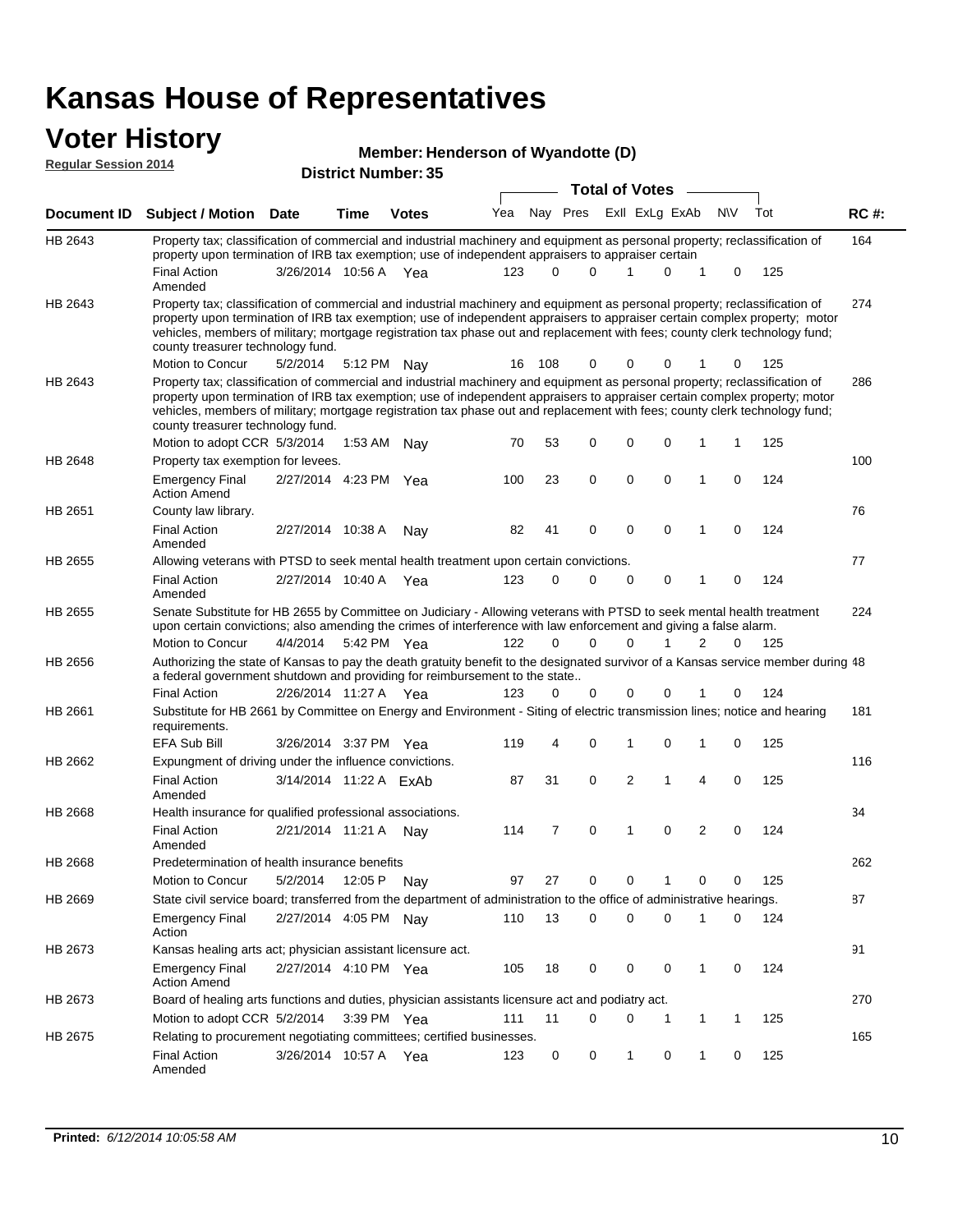### **Voter History**

**Regular Session 2014**

#### **Henderson of Wyandotte (D)**

|                            | <b>INCITINGL'ICHAGISON OF MY</b> |  |
|----------------------------|----------------------------------|--|
| <b>District Number: 35</b> |                                  |  |

| Exll ExLg ExAb<br>Nay Pres<br><b>NV</b><br>Tot<br>Yea<br><b>RC#:</b><br><b>Votes</b><br>Document ID Subject / Motion Date<br>Time<br>132<br>HB 2681<br>Substitute for HB2681 by Committee on Veterans, Military, and Homeland Security--Abolishing the Kansas commission on<br>veterans affairs; creating the Kansas commission on veterans affairs office within the executive branch of government.<br>0<br>Final Action Sub Bill 3/20/2014 11:18 A Yea<br>123<br>0<br>$\Omega$<br>$\mathbf{1}$<br>125<br>1<br>0<br>Substitute for HB2681 by Committee on Veterans, Military, and Homeland Security - Abolishing the Kansas commission on<br>HB 2681<br>219<br>veterans affairs; creating the Kansas commission on veterans affairs office within the executive branch of government.<br>Motion to Concur<br>4/4/2014 11:41 A Yea<br>122<br>0<br>$\Omega$<br>1<br>1<br>1<br>$\Omega$<br>125<br>78<br>HB 2684<br>Allocating moneys from driver's license fees to the judicial branch nonjudicial salary adjustment fund.<br>$\mathbf 0$<br>124<br><b>Final Action</b><br>93<br>30<br>$\Omega$<br>$\Omega$<br>0<br>2/27/2014 10:41 A Yea<br>1<br>59<br>HB 2687<br>Unclaimed property act and hearings.<br>$\mathbf 0$<br>$\mathbf 0$<br>0<br>$\mathbf 0$<br>124<br><b>Final Action</b><br>4<br>1<br>2/26/2014 11:44 A<br>Yea<br>119<br><b>HB 2687</b><br>251<br>Unclaimed property act and hearings.<br>0<br>0<br>0<br>Motion to Concur<br>5/1/2014<br>125<br>0<br>0<br>0<br>125<br>1:56 PM Yea<br>231<br><b>HB 2689</b><br>Amending which convictions are counted for driving while license canceled, suspended or revoked.<br><b>Final Action</b><br>4/5/2014<br>121<br>0<br>$\Omega$<br>$\Omega$<br>0<br>4<br>0<br>125<br>10:23 A Yea<br>Amended<br>Providing for testing by community colleges for commercial driver's licenses and allowing temporary commercial driver's<br>HB 2693<br>104<br>license holders the ability to drive class A commercial vehicles.<br>123<br>0<br>0<br>0<br>0<br>0<br>124<br><b>Emergency Final</b><br>2/27/2014 4:28 PM Yea<br>1<br><b>Action Amend</b><br>Senate Substitute for HB 2693 by Committee on Transportation - Providing for testing by community colleges for commercial 255<br>HB 2693<br>driver's licenses; entities serving as driver's licenses examiners.<br>Motion to adopt CCR 5/1/2014 4:42 PM Yea<br>125<br>0<br>0<br>0<br>0<br>125<br>0<br>0<br>HB 2715<br>98<br>Farm machinery and equipment annual highway permits, commercial drivers' license.<br>123<br>0<br>$\Omega$<br>0<br>0<br>$\mathbf 0$<br>124<br><b>Emergency Final</b><br>2/27/2014 4:21 PM Yea<br>1<br><b>Action Amend</b><br>175<br>HB 2717<br>Registration of operators of assisted living, residential health care, home plus or adult day care facilities.<br>9<br>$\Omega$<br>0<br>125<br><b>Emergency Final</b><br>3/26/2014 3:29 PM Yea<br>114<br>1<br>0<br>1<br><b>Action Amend</b><br>HB 2721<br>117<br>Substitute for Substitute for HB 2721 by Committee on Commerce, Labor and Economic Development †Enacting the<br>business entity standard treatment act.<br>118<br>2<br>0<br>125<br>Final Action Sub Bill 3/14/2014 11:23 A ExAb<br>0<br>0<br>1<br>4<br>HB 2721<br>Substitute for Substitute for HB 2721 by Committee on Commerce, Labor and Economic Development - Enacting the business 273<br>entity standard treatment act.<br>Motion to Concur<br>122<br>0<br>0<br>0<br>125<br>5/2/2014<br>3:59 PM Yea<br>1<br>1<br>1<br>HB 2724<br>99<br>Uniform commercial driver's license act; definition of tank vehicle.<br>$\mathbf 0$<br>2/27/2014 4:22 PM Yea<br>122<br>1<br>0<br>0<br>1<br>$\mathbf 0$<br>124<br><b>Emergency Final</b><br>Action<br>HB 2727<br>Expiration of license plates and placards for individuals with disability.<br>88<br>Emergency Final<br>2/27/2014 4:06 PM Yea<br>123<br>0<br>0<br>0<br>0<br>1<br>0<br>124<br>Action<br>Permits for the operation of salvage vehicles no longer required to be prepared in triplicate.<br>89<br>HB 2728<br>2/27/2014 4:07 PM Yea<br>122<br>0<br>0<br>0<br>124<br><b>Emergency Final</b><br>1<br>0<br>1<br>Action<br>192<br>HB 2728<br>Permits for the operation of salvage vehicles no longer required to be prepared in triplicate.<br>$\mathbf 0$<br>Motion to Concur<br>122<br>0<br>2<br>0<br>125<br>3/31/2014 11:43 A Yea<br>1<br>0<br>Sales tax authority for Rooks county for constructing or remodeling a jail facility.<br>232<br>HB 2732<br><b>Final Action</b><br>0<br>0<br>125<br>4/5/2014 10:24 A Yea<br>121<br>0<br>0<br>4<br>0<br>137<br>HB 2744<br>Insurance; coverage for autism spectrum disorder.<br>0<br>0<br>6<br><b>Final Action</b><br>3<br>1<br>125<br>3/21/2014 10:14 A Yea<br>114<br>1<br>Amended<br>166<br>HB 2745<br>Tax lien on property voluntarily transferred.<br><b>Final Action</b><br>125<br>3/26/2014 10:58 A<br>123<br>0<br>0<br>$\mathbf 1$<br>0<br>$\mathbf{1}$<br>0<br>Yea<br><b>Printed: 6/12/2014 10:05:58 AM</b><br>11 |  |  |  |  | <b>Total of Votes</b> | $\sim$ |  |  |
|------------------------------------------------------------------------------------------------------------------------------------------------------------------------------------------------------------------------------------------------------------------------------------------------------------------------------------------------------------------------------------------------------------------------------------------------------------------------------------------------------------------------------------------------------------------------------------------------------------------------------------------------------------------------------------------------------------------------------------------------------------------------------------------------------------------------------------------------------------------------------------------------------------------------------------------------------------------------------------------------------------------------------------------------------------------------------------------------------------------------------------------------------------------------------------------------------------------------------------------------------------------------------------------------------------------------------------------------------------------------------------------------------------------------------------------------------------------------------------------------------------------------------------------------------------------------------------------------------------------------------------------------------------------------------------------------------------------------------------------------------------------------------------------------------------------------------------------------------------------------------------------------------------------------------------------------------------------------------------------------------------------------------------------------------------------------------------------------------------------------------------------------------------------------------------------------------------------------------------------------------------------------------------------------------------------------------------------------------------------------------------------------------------------------------------------------------------------------------------------------------------------------------------------------------------------------------------------------------------------------------------------------------------------------------------------------------------------------------------------------------------------------------------------------------------------------------------------------------------------------------------------------------------------------------------------------------------------------------------------------------------------------------------------------------------------------------------------------------------------------------------------------------------------------------------------------------------------------------------------------------------------------------------------------------------------------------------------------------------------------------------------------------------------------------------------------------------------------------------------------------------------------------------------------------------------------------------------------------------------------------------------------------------------------------------------------------------------------------------------------------------------------------------------------------------------------------------------------------------------------------------------------------------------------------------------------------------------------------------------------------------------------------------------------------------------------------------------------------------------------------------------------------------------------------------------------------------------------------------------------------------------------------------------------------------------------------------------------------------------------------------------------------------------------------------------------------------------------------------------------------------------------------------------------------------------------------------------------------------------------------------------------------------------------------------------------------------------------------------------------------------------------------------------------------------------------------------------------------------------------------------------------------------------------------------------------------------------------|--|--|--|--|-----------------------|--------|--|--|
|                                                                                                                                                                                                                                                                                                                                                                                                                                                                                                                                                                                                                                                                                                                                                                                                                                                                                                                                                                                                                                                                                                                                                                                                                                                                                                                                                                                                                                                                                                                                                                                                                                                                                                                                                                                                                                                                                                                                                                                                                                                                                                                                                                                                                                                                                                                                                                                                                                                                                                                                                                                                                                                                                                                                                                                                                                                                                                                                                                                                                                                                                                                                                                                                                                                                                                                                                                                                                                                                                                                                                                                                                                                                                                                                                                                                                                                                                                                                                                                                                                                                                                                                                                                                                                                                                                                                                                                                                                                                                                                                                                                                                                                                                                                                                                                                                                                                                                                                                                        |  |  |  |  |                       |        |  |  |
|                                                                                                                                                                                                                                                                                                                                                                                                                                                                                                                                                                                                                                                                                                                                                                                                                                                                                                                                                                                                                                                                                                                                                                                                                                                                                                                                                                                                                                                                                                                                                                                                                                                                                                                                                                                                                                                                                                                                                                                                                                                                                                                                                                                                                                                                                                                                                                                                                                                                                                                                                                                                                                                                                                                                                                                                                                                                                                                                                                                                                                                                                                                                                                                                                                                                                                                                                                                                                                                                                                                                                                                                                                                                                                                                                                                                                                                                                                                                                                                                                                                                                                                                                                                                                                                                                                                                                                                                                                                                                                                                                                                                                                                                                                                                                                                                                                                                                                                                                                        |  |  |  |  |                       |        |  |  |
|                                                                                                                                                                                                                                                                                                                                                                                                                                                                                                                                                                                                                                                                                                                                                                                                                                                                                                                                                                                                                                                                                                                                                                                                                                                                                                                                                                                                                                                                                                                                                                                                                                                                                                                                                                                                                                                                                                                                                                                                                                                                                                                                                                                                                                                                                                                                                                                                                                                                                                                                                                                                                                                                                                                                                                                                                                                                                                                                                                                                                                                                                                                                                                                                                                                                                                                                                                                                                                                                                                                                                                                                                                                                                                                                                                                                                                                                                                                                                                                                                                                                                                                                                                                                                                                                                                                                                                                                                                                                                                                                                                                                                                                                                                                                                                                                                                                                                                                                                                        |  |  |  |  |                       |        |  |  |
|                                                                                                                                                                                                                                                                                                                                                                                                                                                                                                                                                                                                                                                                                                                                                                                                                                                                                                                                                                                                                                                                                                                                                                                                                                                                                                                                                                                                                                                                                                                                                                                                                                                                                                                                                                                                                                                                                                                                                                                                                                                                                                                                                                                                                                                                                                                                                                                                                                                                                                                                                                                                                                                                                                                                                                                                                                                                                                                                                                                                                                                                                                                                                                                                                                                                                                                                                                                                                                                                                                                                                                                                                                                                                                                                                                                                                                                                                                                                                                                                                                                                                                                                                                                                                                                                                                                                                                                                                                                                                                                                                                                                                                                                                                                                                                                                                                                                                                                                                                        |  |  |  |  |                       |        |  |  |
|                                                                                                                                                                                                                                                                                                                                                                                                                                                                                                                                                                                                                                                                                                                                                                                                                                                                                                                                                                                                                                                                                                                                                                                                                                                                                                                                                                                                                                                                                                                                                                                                                                                                                                                                                                                                                                                                                                                                                                                                                                                                                                                                                                                                                                                                                                                                                                                                                                                                                                                                                                                                                                                                                                                                                                                                                                                                                                                                                                                                                                                                                                                                                                                                                                                                                                                                                                                                                                                                                                                                                                                                                                                                                                                                                                                                                                                                                                                                                                                                                                                                                                                                                                                                                                                                                                                                                                                                                                                                                                                                                                                                                                                                                                                                                                                                                                                                                                                                                                        |  |  |  |  |                       |        |  |  |
|                                                                                                                                                                                                                                                                                                                                                                                                                                                                                                                                                                                                                                                                                                                                                                                                                                                                                                                                                                                                                                                                                                                                                                                                                                                                                                                                                                                                                                                                                                                                                                                                                                                                                                                                                                                                                                                                                                                                                                                                                                                                                                                                                                                                                                                                                                                                                                                                                                                                                                                                                                                                                                                                                                                                                                                                                                                                                                                                                                                                                                                                                                                                                                                                                                                                                                                                                                                                                                                                                                                                                                                                                                                                                                                                                                                                                                                                                                                                                                                                                                                                                                                                                                                                                                                                                                                                                                                                                                                                                                                                                                                                                                                                                                                                                                                                                                                                                                                                                                        |  |  |  |  |                       |        |  |  |
|                                                                                                                                                                                                                                                                                                                                                                                                                                                                                                                                                                                                                                                                                                                                                                                                                                                                                                                                                                                                                                                                                                                                                                                                                                                                                                                                                                                                                                                                                                                                                                                                                                                                                                                                                                                                                                                                                                                                                                                                                                                                                                                                                                                                                                                                                                                                                                                                                                                                                                                                                                                                                                                                                                                                                                                                                                                                                                                                                                                                                                                                                                                                                                                                                                                                                                                                                                                                                                                                                                                                                                                                                                                                                                                                                                                                                                                                                                                                                                                                                                                                                                                                                                                                                                                                                                                                                                                                                                                                                                                                                                                                                                                                                                                                                                                                                                                                                                                                                                        |  |  |  |  |                       |        |  |  |
|                                                                                                                                                                                                                                                                                                                                                                                                                                                                                                                                                                                                                                                                                                                                                                                                                                                                                                                                                                                                                                                                                                                                                                                                                                                                                                                                                                                                                                                                                                                                                                                                                                                                                                                                                                                                                                                                                                                                                                                                                                                                                                                                                                                                                                                                                                                                                                                                                                                                                                                                                                                                                                                                                                                                                                                                                                                                                                                                                                                                                                                                                                                                                                                                                                                                                                                                                                                                                                                                                                                                                                                                                                                                                                                                                                                                                                                                                                                                                                                                                                                                                                                                                                                                                                                                                                                                                                                                                                                                                                                                                                                                                                                                                                                                                                                                                                                                                                                                                                        |  |  |  |  |                       |        |  |  |
|                                                                                                                                                                                                                                                                                                                                                                                                                                                                                                                                                                                                                                                                                                                                                                                                                                                                                                                                                                                                                                                                                                                                                                                                                                                                                                                                                                                                                                                                                                                                                                                                                                                                                                                                                                                                                                                                                                                                                                                                                                                                                                                                                                                                                                                                                                                                                                                                                                                                                                                                                                                                                                                                                                                                                                                                                                                                                                                                                                                                                                                                                                                                                                                                                                                                                                                                                                                                                                                                                                                                                                                                                                                                                                                                                                                                                                                                                                                                                                                                                                                                                                                                                                                                                                                                                                                                                                                                                                                                                                                                                                                                                                                                                                                                                                                                                                                                                                                                                                        |  |  |  |  |                       |        |  |  |
|                                                                                                                                                                                                                                                                                                                                                                                                                                                                                                                                                                                                                                                                                                                                                                                                                                                                                                                                                                                                                                                                                                                                                                                                                                                                                                                                                                                                                                                                                                                                                                                                                                                                                                                                                                                                                                                                                                                                                                                                                                                                                                                                                                                                                                                                                                                                                                                                                                                                                                                                                                                                                                                                                                                                                                                                                                                                                                                                                                                                                                                                                                                                                                                                                                                                                                                                                                                                                                                                                                                                                                                                                                                                                                                                                                                                                                                                                                                                                                                                                                                                                                                                                                                                                                                                                                                                                                                                                                                                                                                                                                                                                                                                                                                                                                                                                                                                                                                                                                        |  |  |  |  |                       |        |  |  |
|                                                                                                                                                                                                                                                                                                                                                                                                                                                                                                                                                                                                                                                                                                                                                                                                                                                                                                                                                                                                                                                                                                                                                                                                                                                                                                                                                                                                                                                                                                                                                                                                                                                                                                                                                                                                                                                                                                                                                                                                                                                                                                                                                                                                                                                                                                                                                                                                                                                                                                                                                                                                                                                                                                                                                                                                                                                                                                                                                                                                                                                                                                                                                                                                                                                                                                                                                                                                                                                                                                                                                                                                                                                                                                                                                                                                                                                                                                                                                                                                                                                                                                                                                                                                                                                                                                                                                                                                                                                                                                                                                                                                                                                                                                                                                                                                                                                                                                                                                                        |  |  |  |  |                       |        |  |  |
|                                                                                                                                                                                                                                                                                                                                                                                                                                                                                                                                                                                                                                                                                                                                                                                                                                                                                                                                                                                                                                                                                                                                                                                                                                                                                                                                                                                                                                                                                                                                                                                                                                                                                                                                                                                                                                                                                                                                                                                                                                                                                                                                                                                                                                                                                                                                                                                                                                                                                                                                                                                                                                                                                                                                                                                                                                                                                                                                                                                                                                                                                                                                                                                                                                                                                                                                                                                                                                                                                                                                                                                                                                                                                                                                                                                                                                                                                                                                                                                                                                                                                                                                                                                                                                                                                                                                                                                                                                                                                                                                                                                                                                                                                                                                                                                                                                                                                                                                                                        |  |  |  |  |                       |        |  |  |
|                                                                                                                                                                                                                                                                                                                                                                                                                                                                                                                                                                                                                                                                                                                                                                                                                                                                                                                                                                                                                                                                                                                                                                                                                                                                                                                                                                                                                                                                                                                                                                                                                                                                                                                                                                                                                                                                                                                                                                                                                                                                                                                                                                                                                                                                                                                                                                                                                                                                                                                                                                                                                                                                                                                                                                                                                                                                                                                                                                                                                                                                                                                                                                                                                                                                                                                                                                                                                                                                                                                                                                                                                                                                                                                                                                                                                                                                                                                                                                                                                                                                                                                                                                                                                                                                                                                                                                                                                                                                                                                                                                                                                                                                                                                                                                                                                                                                                                                                                                        |  |  |  |  |                       |        |  |  |
|                                                                                                                                                                                                                                                                                                                                                                                                                                                                                                                                                                                                                                                                                                                                                                                                                                                                                                                                                                                                                                                                                                                                                                                                                                                                                                                                                                                                                                                                                                                                                                                                                                                                                                                                                                                                                                                                                                                                                                                                                                                                                                                                                                                                                                                                                                                                                                                                                                                                                                                                                                                                                                                                                                                                                                                                                                                                                                                                                                                                                                                                                                                                                                                                                                                                                                                                                                                                                                                                                                                                                                                                                                                                                                                                                                                                                                                                                                                                                                                                                                                                                                                                                                                                                                                                                                                                                                                                                                                                                                                                                                                                                                                                                                                                                                                                                                                                                                                                                                        |  |  |  |  |                       |        |  |  |
|                                                                                                                                                                                                                                                                                                                                                                                                                                                                                                                                                                                                                                                                                                                                                                                                                                                                                                                                                                                                                                                                                                                                                                                                                                                                                                                                                                                                                                                                                                                                                                                                                                                                                                                                                                                                                                                                                                                                                                                                                                                                                                                                                                                                                                                                                                                                                                                                                                                                                                                                                                                                                                                                                                                                                                                                                                                                                                                                                                                                                                                                                                                                                                                                                                                                                                                                                                                                                                                                                                                                                                                                                                                                                                                                                                                                                                                                                                                                                                                                                                                                                                                                                                                                                                                                                                                                                                                                                                                                                                                                                                                                                                                                                                                                                                                                                                                                                                                                                                        |  |  |  |  |                       |        |  |  |
|                                                                                                                                                                                                                                                                                                                                                                                                                                                                                                                                                                                                                                                                                                                                                                                                                                                                                                                                                                                                                                                                                                                                                                                                                                                                                                                                                                                                                                                                                                                                                                                                                                                                                                                                                                                                                                                                                                                                                                                                                                                                                                                                                                                                                                                                                                                                                                                                                                                                                                                                                                                                                                                                                                                                                                                                                                                                                                                                                                                                                                                                                                                                                                                                                                                                                                                                                                                                                                                                                                                                                                                                                                                                                                                                                                                                                                                                                                                                                                                                                                                                                                                                                                                                                                                                                                                                                                                                                                                                                                                                                                                                                                                                                                                                                                                                                                                                                                                                                                        |  |  |  |  |                       |        |  |  |
|                                                                                                                                                                                                                                                                                                                                                                                                                                                                                                                                                                                                                                                                                                                                                                                                                                                                                                                                                                                                                                                                                                                                                                                                                                                                                                                                                                                                                                                                                                                                                                                                                                                                                                                                                                                                                                                                                                                                                                                                                                                                                                                                                                                                                                                                                                                                                                                                                                                                                                                                                                                                                                                                                                                                                                                                                                                                                                                                                                                                                                                                                                                                                                                                                                                                                                                                                                                                                                                                                                                                                                                                                                                                                                                                                                                                                                                                                                                                                                                                                                                                                                                                                                                                                                                                                                                                                                                                                                                                                                                                                                                                                                                                                                                                                                                                                                                                                                                                                                        |  |  |  |  |                       |        |  |  |
|                                                                                                                                                                                                                                                                                                                                                                                                                                                                                                                                                                                                                                                                                                                                                                                                                                                                                                                                                                                                                                                                                                                                                                                                                                                                                                                                                                                                                                                                                                                                                                                                                                                                                                                                                                                                                                                                                                                                                                                                                                                                                                                                                                                                                                                                                                                                                                                                                                                                                                                                                                                                                                                                                                                                                                                                                                                                                                                                                                                                                                                                                                                                                                                                                                                                                                                                                                                                                                                                                                                                                                                                                                                                                                                                                                                                                                                                                                                                                                                                                                                                                                                                                                                                                                                                                                                                                                                                                                                                                                                                                                                                                                                                                                                                                                                                                                                                                                                                                                        |  |  |  |  |                       |        |  |  |
|                                                                                                                                                                                                                                                                                                                                                                                                                                                                                                                                                                                                                                                                                                                                                                                                                                                                                                                                                                                                                                                                                                                                                                                                                                                                                                                                                                                                                                                                                                                                                                                                                                                                                                                                                                                                                                                                                                                                                                                                                                                                                                                                                                                                                                                                                                                                                                                                                                                                                                                                                                                                                                                                                                                                                                                                                                                                                                                                                                                                                                                                                                                                                                                                                                                                                                                                                                                                                                                                                                                                                                                                                                                                                                                                                                                                                                                                                                                                                                                                                                                                                                                                                                                                                                                                                                                                                                                                                                                                                                                                                                                                                                                                                                                                                                                                                                                                                                                                                                        |  |  |  |  |                       |        |  |  |
|                                                                                                                                                                                                                                                                                                                                                                                                                                                                                                                                                                                                                                                                                                                                                                                                                                                                                                                                                                                                                                                                                                                                                                                                                                                                                                                                                                                                                                                                                                                                                                                                                                                                                                                                                                                                                                                                                                                                                                                                                                                                                                                                                                                                                                                                                                                                                                                                                                                                                                                                                                                                                                                                                                                                                                                                                                                                                                                                                                                                                                                                                                                                                                                                                                                                                                                                                                                                                                                                                                                                                                                                                                                                                                                                                                                                                                                                                                                                                                                                                                                                                                                                                                                                                                                                                                                                                                                                                                                                                                                                                                                                                                                                                                                                                                                                                                                                                                                                                                        |  |  |  |  |                       |        |  |  |
|                                                                                                                                                                                                                                                                                                                                                                                                                                                                                                                                                                                                                                                                                                                                                                                                                                                                                                                                                                                                                                                                                                                                                                                                                                                                                                                                                                                                                                                                                                                                                                                                                                                                                                                                                                                                                                                                                                                                                                                                                                                                                                                                                                                                                                                                                                                                                                                                                                                                                                                                                                                                                                                                                                                                                                                                                                                                                                                                                                                                                                                                                                                                                                                                                                                                                                                                                                                                                                                                                                                                                                                                                                                                                                                                                                                                                                                                                                                                                                                                                                                                                                                                                                                                                                                                                                                                                                                                                                                                                                                                                                                                                                                                                                                                                                                                                                                                                                                                                                        |  |  |  |  |                       |        |  |  |
|                                                                                                                                                                                                                                                                                                                                                                                                                                                                                                                                                                                                                                                                                                                                                                                                                                                                                                                                                                                                                                                                                                                                                                                                                                                                                                                                                                                                                                                                                                                                                                                                                                                                                                                                                                                                                                                                                                                                                                                                                                                                                                                                                                                                                                                                                                                                                                                                                                                                                                                                                                                                                                                                                                                                                                                                                                                                                                                                                                                                                                                                                                                                                                                                                                                                                                                                                                                                                                                                                                                                                                                                                                                                                                                                                                                                                                                                                                                                                                                                                                                                                                                                                                                                                                                                                                                                                                                                                                                                                                                                                                                                                                                                                                                                                                                                                                                                                                                                                                        |  |  |  |  |                       |        |  |  |
|                                                                                                                                                                                                                                                                                                                                                                                                                                                                                                                                                                                                                                                                                                                                                                                                                                                                                                                                                                                                                                                                                                                                                                                                                                                                                                                                                                                                                                                                                                                                                                                                                                                                                                                                                                                                                                                                                                                                                                                                                                                                                                                                                                                                                                                                                                                                                                                                                                                                                                                                                                                                                                                                                                                                                                                                                                                                                                                                                                                                                                                                                                                                                                                                                                                                                                                                                                                                                                                                                                                                                                                                                                                                                                                                                                                                                                                                                                                                                                                                                                                                                                                                                                                                                                                                                                                                                                                                                                                                                                                                                                                                                                                                                                                                                                                                                                                                                                                                                                        |  |  |  |  |                       |        |  |  |
|                                                                                                                                                                                                                                                                                                                                                                                                                                                                                                                                                                                                                                                                                                                                                                                                                                                                                                                                                                                                                                                                                                                                                                                                                                                                                                                                                                                                                                                                                                                                                                                                                                                                                                                                                                                                                                                                                                                                                                                                                                                                                                                                                                                                                                                                                                                                                                                                                                                                                                                                                                                                                                                                                                                                                                                                                                                                                                                                                                                                                                                                                                                                                                                                                                                                                                                                                                                                                                                                                                                                                                                                                                                                                                                                                                                                                                                                                                                                                                                                                                                                                                                                                                                                                                                                                                                                                                                                                                                                                                                                                                                                                                                                                                                                                                                                                                                                                                                                                                        |  |  |  |  |                       |        |  |  |
|                                                                                                                                                                                                                                                                                                                                                                                                                                                                                                                                                                                                                                                                                                                                                                                                                                                                                                                                                                                                                                                                                                                                                                                                                                                                                                                                                                                                                                                                                                                                                                                                                                                                                                                                                                                                                                                                                                                                                                                                                                                                                                                                                                                                                                                                                                                                                                                                                                                                                                                                                                                                                                                                                                                                                                                                                                                                                                                                                                                                                                                                                                                                                                                                                                                                                                                                                                                                                                                                                                                                                                                                                                                                                                                                                                                                                                                                                                                                                                                                                                                                                                                                                                                                                                                                                                                                                                                                                                                                                                                                                                                                                                                                                                                                                                                                                                                                                                                                                                        |  |  |  |  |                       |        |  |  |
|                                                                                                                                                                                                                                                                                                                                                                                                                                                                                                                                                                                                                                                                                                                                                                                                                                                                                                                                                                                                                                                                                                                                                                                                                                                                                                                                                                                                                                                                                                                                                                                                                                                                                                                                                                                                                                                                                                                                                                                                                                                                                                                                                                                                                                                                                                                                                                                                                                                                                                                                                                                                                                                                                                                                                                                                                                                                                                                                                                                                                                                                                                                                                                                                                                                                                                                                                                                                                                                                                                                                                                                                                                                                                                                                                                                                                                                                                                                                                                                                                                                                                                                                                                                                                                                                                                                                                                                                                                                                                                                                                                                                                                                                                                                                                                                                                                                                                                                                                                        |  |  |  |  |                       |        |  |  |
|                                                                                                                                                                                                                                                                                                                                                                                                                                                                                                                                                                                                                                                                                                                                                                                                                                                                                                                                                                                                                                                                                                                                                                                                                                                                                                                                                                                                                                                                                                                                                                                                                                                                                                                                                                                                                                                                                                                                                                                                                                                                                                                                                                                                                                                                                                                                                                                                                                                                                                                                                                                                                                                                                                                                                                                                                                                                                                                                                                                                                                                                                                                                                                                                                                                                                                                                                                                                                                                                                                                                                                                                                                                                                                                                                                                                                                                                                                                                                                                                                                                                                                                                                                                                                                                                                                                                                                                                                                                                                                                                                                                                                                                                                                                                                                                                                                                                                                                                                                        |  |  |  |  |                       |        |  |  |
|                                                                                                                                                                                                                                                                                                                                                                                                                                                                                                                                                                                                                                                                                                                                                                                                                                                                                                                                                                                                                                                                                                                                                                                                                                                                                                                                                                                                                                                                                                                                                                                                                                                                                                                                                                                                                                                                                                                                                                                                                                                                                                                                                                                                                                                                                                                                                                                                                                                                                                                                                                                                                                                                                                                                                                                                                                                                                                                                                                                                                                                                                                                                                                                                                                                                                                                                                                                                                                                                                                                                                                                                                                                                                                                                                                                                                                                                                                                                                                                                                                                                                                                                                                                                                                                                                                                                                                                                                                                                                                                                                                                                                                                                                                                                                                                                                                                                                                                                                                        |  |  |  |  |                       |        |  |  |
|                                                                                                                                                                                                                                                                                                                                                                                                                                                                                                                                                                                                                                                                                                                                                                                                                                                                                                                                                                                                                                                                                                                                                                                                                                                                                                                                                                                                                                                                                                                                                                                                                                                                                                                                                                                                                                                                                                                                                                                                                                                                                                                                                                                                                                                                                                                                                                                                                                                                                                                                                                                                                                                                                                                                                                                                                                                                                                                                                                                                                                                                                                                                                                                                                                                                                                                                                                                                                                                                                                                                                                                                                                                                                                                                                                                                                                                                                                                                                                                                                                                                                                                                                                                                                                                                                                                                                                                                                                                                                                                                                                                                                                                                                                                                                                                                                                                                                                                                                                        |  |  |  |  |                       |        |  |  |
|                                                                                                                                                                                                                                                                                                                                                                                                                                                                                                                                                                                                                                                                                                                                                                                                                                                                                                                                                                                                                                                                                                                                                                                                                                                                                                                                                                                                                                                                                                                                                                                                                                                                                                                                                                                                                                                                                                                                                                                                                                                                                                                                                                                                                                                                                                                                                                                                                                                                                                                                                                                                                                                                                                                                                                                                                                                                                                                                                                                                                                                                                                                                                                                                                                                                                                                                                                                                                                                                                                                                                                                                                                                                                                                                                                                                                                                                                                                                                                                                                                                                                                                                                                                                                                                                                                                                                                                                                                                                                                                                                                                                                                                                                                                                                                                                                                                                                                                                                                        |  |  |  |  |                       |        |  |  |
|                                                                                                                                                                                                                                                                                                                                                                                                                                                                                                                                                                                                                                                                                                                                                                                                                                                                                                                                                                                                                                                                                                                                                                                                                                                                                                                                                                                                                                                                                                                                                                                                                                                                                                                                                                                                                                                                                                                                                                                                                                                                                                                                                                                                                                                                                                                                                                                                                                                                                                                                                                                                                                                                                                                                                                                                                                                                                                                                                                                                                                                                                                                                                                                                                                                                                                                                                                                                                                                                                                                                                                                                                                                                                                                                                                                                                                                                                                                                                                                                                                                                                                                                                                                                                                                                                                                                                                                                                                                                                                                                                                                                                                                                                                                                                                                                                                                                                                                                                                        |  |  |  |  |                       |        |  |  |
|                                                                                                                                                                                                                                                                                                                                                                                                                                                                                                                                                                                                                                                                                                                                                                                                                                                                                                                                                                                                                                                                                                                                                                                                                                                                                                                                                                                                                                                                                                                                                                                                                                                                                                                                                                                                                                                                                                                                                                                                                                                                                                                                                                                                                                                                                                                                                                                                                                                                                                                                                                                                                                                                                                                                                                                                                                                                                                                                                                                                                                                                                                                                                                                                                                                                                                                                                                                                                                                                                                                                                                                                                                                                                                                                                                                                                                                                                                                                                                                                                                                                                                                                                                                                                                                                                                                                                                                                                                                                                                                                                                                                                                                                                                                                                                                                                                                                                                                                                                        |  |  |  |  |                       |        |  |  |
|                                                                                                                                                                                                                                                                                                                                                                                                                                                                                                                                                                                                                                                                                                                                                                                                                                                                                                                                                                                                                                                                                                                                                                                                                                                                                                                                                                                                                                                                                                                                                                                                                                                                                                                                                                                                                                                                                                                                                                                                                                                                                                                                                                                                                                                                                                                                                                                                                                                                                                                                                                                                                                                                                                                                                                                                                                                                                                                                                                                                                                                                                                                                                                                                                                                                                                                                                                                                                                                                                                                                                                                                                                                                                                                                                                                                                                                                                                                                                                                                                                                                                                                                                                                                                                                                                                                                                                                                                                                                                                                                                                                                                                                                                                                                                                                                                                                                                                                                                                        |  |  |  |  |                       |        |  |  |
|                                                                                                                                                                                                                                                                                                                                                                                                                                                                                                                                                                                                                                                                                                                                                                                                                                                                                                                                                                                                                                                                                                                                                                                                                                                                                                                                                                                                                                                                                                                                                                                                                                                                                                                                                                                                                                                                                                                                                                                                                                                                                                                                                                                                                                                                                                                                                                                                                                                                                                                                                                                                                                                                                                                                                                                                                                                                                                                                                                                                                                                                                                                                                                                                                                                                                                                                                                                                                                                                                                                                                                                                                                                                                                                                                                                                                                                                                                                                                                                                                                                                                                                                                                                                                                                                                                                                                                                                                                                                                                                                                                                                                                                                                                                                                                                                                                                                                                                                                                        |  |  |  |  |                       |        |  |  |
|                                                                                                                                                                                                                                                                                                                                                                                                                                                                                                                                                                                                                                                                                                                                                                                                                                                                                                                                                                                                                                                                                                                                                                                                                                                                                                                                                                                                                                                                                                                                                                                                                                                                                                                                                                                                                                                                                                                                                                                                                                                                                                                                                                                                                                                                                                                                                                                                                                                                                                                                                                                                                                                                                                                                                                                                                                                                                                                                                                                                                                                                                                                                                                                                                                                                                                                                                                                                                                                                                                                                                                                                                                                                                                                                                                                                                                                                                                                                                                                                                                                                                                                                                                                                                                                                                                                                                                                                                                                                                                                                                                                                                                                                                                                                                                                                                                                                                                                                                                        |  |  |  |  |                       |        |  |  |
|                                                                                                                                                                                                                                                                                                                                                                                                                                                                                                                                                                                                                                                                                                                                                                                                                                                                                                                                                                                                                                                                                                                                                                                                                                                                                                                                                                                                                                                                                                                                                                                                                                                                                                                                                                                                                                                                                                                                                                                                                                                                                                                                                                                                                                                                                                                                                                                                                                                                                                                                                                                                                                                                                                                                                                                                                                                                                                                                                                                                                                                                                                                                                                                                                                                                                                                                                                                                                                                                                                                                                                                                                                                                                                                                                                                                                                                                                                                                                                                                                                                                                                                                                                                                                                                                                                                                                                                                                                                                                                                                                                                                                                                                                                                                                                                                                                                                                                                                                                        |  |  |  |  |                       |        |  |  |
|                                                                                                                                                                                                                                                                                                                                                                                                                                                                                                                                                                                                                                                                                                                                                                                                                                                                                                                                                                                                                                                                                                                                                                                                                                                                                                                                                                                                                                                                                                                                                                                                                                                                                                                                                                                                                                                                                                                                                                                                                                                                                                                                                                                                                                                                                                                                                                                                                                                                                                                                                                                                                                                                                                                                                                                                                                                                                                                                                                                                                                                                                                                                                                                                                                                                                                                                                                                                                                                                                                                                                                                                                                                                                                                                                                                                                                                                                                                                                                                                                                                                                                                                                                                                                                                                                                                                                                                                                                                                                                                                                                                                                                                                                                                                                                                                                                                                                                                                                                        |  |  |  |  |                       |        |  |  |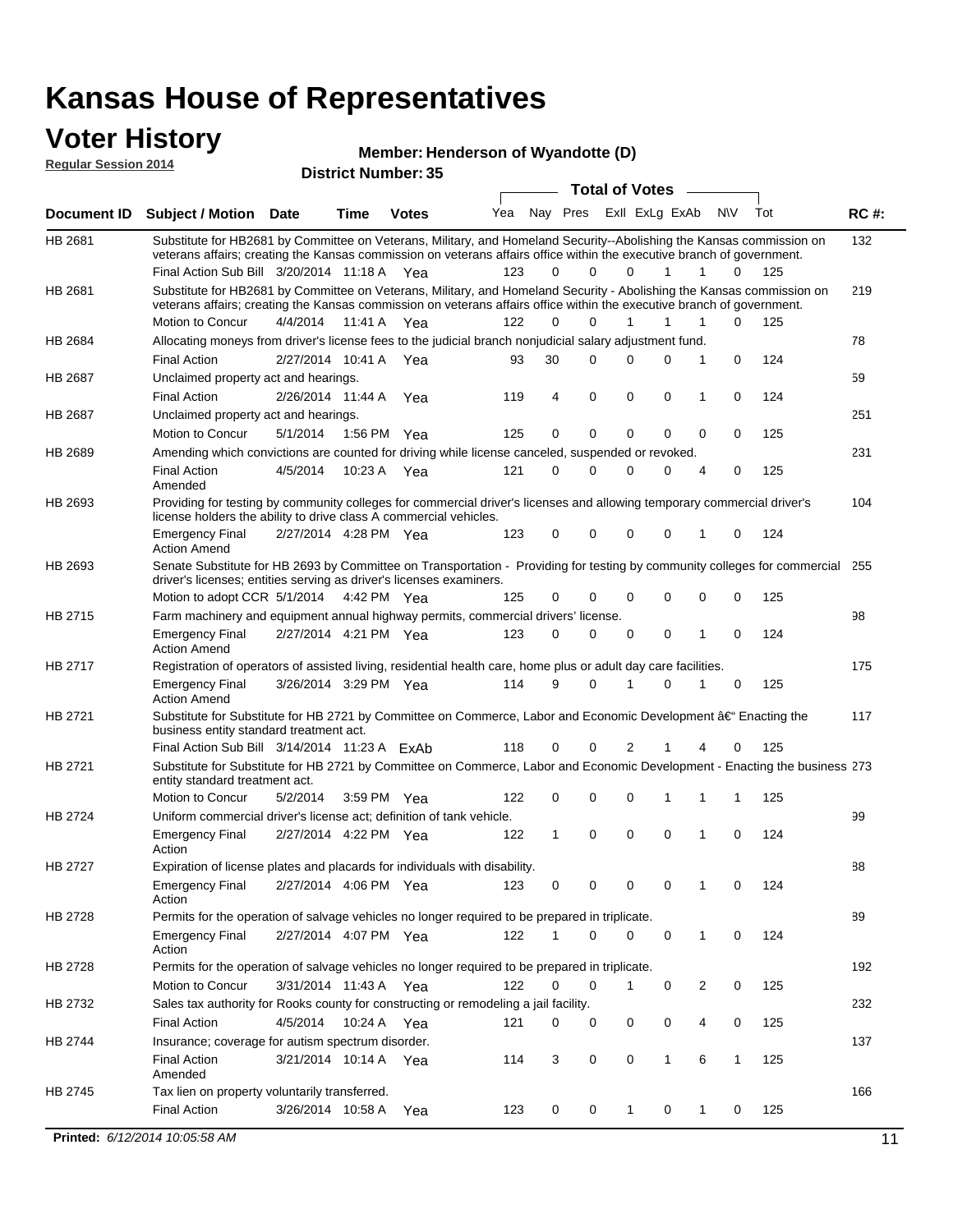### **Voter History**

**Regular Session 2014**

#### **Henderson of Wyandotte (D)**

|                    |                                                                                                                                                                                                                                      |                       |             |              |     | <b>Total of Votes</b> |          |   |                |          |   |             |     |             |
|--------------------|--------------------------------------------------------------------------------------------------------------------------------------------------------------------------------------------------------------------------------------|-----------------------|-------------|--------------|-----|-----------------------|----------|---|----------------|----------|---|-------------|-----|-------------|
| <b>Document ID</b> | <b>Subject / Motion</b>                                                                                                                                                                                                              | <b>Date</b>           | Time        | <b>Votes</b> | Yea | Nay Pres              |          |   | Exll ExLg ExAb |          |   | <b>NV</b>   | Tot | <b>RC#:</b> |
| HB 2755            | Repealing the sunset on the Kansas taxpayer transparency act.                                                                                                                                                                        |                       |             |              |     |                       |          |   |                |          |   |             |     | 140         |
|                    | <b>Final Action</b>                                                                                                                                                                                                                  | 3/24/2014 10:13 A     |             | Yea          | 122 | 0                     | 0        | 0 |                | 0        | 3 | 0           | 125 |             |
| HB 2767            | State child death review board.                                                                                                                                                                                                      |                       |             |              |     |                       |          |   |                |          |   |             |     | 167         |
|                    | <b>Final Action</b><br>Amended                                                                                                                                                                                                       | 3/26/2014 10:59 A     |             | Yea          | 123 | $\mathbf 0$           | 0        | 1 |                | 0        | 1 | 0           | 125 |             |
| <b>HCR 5029</b>    | Urging the Kansas bureau of investigation to establish a blue alert system for the state of Kansas.                                                                                                                                  |                       |             |              |     |                       |          |   |                |          |   |             |     | 95          |
|                    | <b>Emergency Final</b><br><b>Action Amend</b>                                                                                                                                                                                        | 2/27/2014 4:15 PM Yea |             |              | 121 | 2                     | 0        | 0 |                | 0        | 1 | 0           | 124 |             |
| <b>HCR 5031</b>    | Urging Congress to provide for the prompt payment of disability compensation to U.S. Veterans.                                                                                                                                       |                       |             |              |     |                       |          |   |                |          |   |             |     | 125         |
|                    | <b>Final Action</b>                                                                                                                                                                                                                  | 3/19/2014 11:21 A Yea |             |              | 122 | $\Omega$              | 0        | 0 |                | 1        | 2 | 0           | 125 |             |
| HR 6049            | Resolution encouraging the creation of a Kansas plan for comprehensive treatment of chronic obstruction pulmonary<br>disease.                                                                                                        |                       |             |              |     |                       |          |   |                |          |   |             |     | 109         |
|                    | <b>Emergency Final</b><br><b>Action Amend</b>                                                                                                                                                                                        | 3/6/2014              | 11:24 A     | Yea          | 120 | 0                     | 0        |   | 2              | 1        | 2 | 0           | 125 |             |
| HR 6063            | Urging the President to extend the qualifications for the Women's Army Corps Service Medal.                                                                                                                                          |                       |             |              |     |                       |          |   |                |          |   |             |     | 143         |
|                    | <b>Final Action</b>                                                                                                                                                                                                                  | 3/25/2014 10:11 A Yea |             |              | 123 | $\Omega$              | $\Omega$ | 1 |                | $\Omega$ | 1 | 0           | 125 |             |
| SB 40              | House Substitute for SB 40 by Committee on Corrections and Juvenile Justice †Secretary of corrections; including juvenile<br>offenders in the prison made goods act; authorizing use of correctional industries funds for payment of |                       |             |              |     |                       |          |   |                |          |   |             |     | 123         |
|                    | Final Action Sub Bill 3/17/2014 11:23 A Yea                                                                                                                                                                                          |                       |             |              | 123 | 0                     | 0        | 0 |                | 0        | 2 | 0           | 125 |             |
| SB 54              | Medical assistance recovery program; rules and regulations.                                                                                                                                                                          |                       |             |              |     |                       |          |   |                |          |   |             |     | 174         |
|                    | <b>Emergency Final</b><br><b>Action Amend</b>                                                                                                                                                                                        | 3/26/2014 3:28 PM Yea |             |              | 95  | 28                    | 0        | 1 |                | 0        | 1 | $\mathbf 0$ | 125 |             |
| <b>SB 54</b>       | Amendments to statutes regulating abortions.                                                                                                                                                                                         |                       |             |              |     |                       |          |   |                |          |   |             |     | 214         |
|                    | Motion to Adopt CCR 4/4/2014                                                                                                                                                                                                         |                       | 9:59 AM Nay |              | 112 | 11                    | 0        | 1 |                | 0        | 1 | 0           | 125 |             |
| SB 63              | State use law; purchases by municipalities; committee sunset date and chairperson selection.                                                                                                                                         |                       |             |              |     |                       |          |   |                |          |   |             |     | 280         |
|                    | Motion to adopt CCR 5/2/2014                                                                                                                                                                                                         |                       | 8:52 PM Yea |              | 124 | $\mathbf 0$           | 0        |   | 0              | 0        | 1 | 0           | 125 |             |
| <b>SB 99</b>       | Lobbyists defined.                                                                                                                                                                                                                   |                       |             |              |     |                       |          |   |                |          |   |             |     | 184         |
|                    | <b>Emergency Final</b><br>Action                                                                                                                                                                                                     | 3/26/2014 3:41 PM Yea |             |              | 117 | 6                     | 0        | 1 |                | 0        | 1 | 0           | 125 |             |
| SB 147             | House Substitute for SB 147 by Committee on Agriculture and Natural Resources †Amending the powers and duties of the 133<br>Kansas department of agriculture division of conservation and the state conservation commission.         |                       |             |              |     |                       |          |   |                |          |   |             |     |             |
|                    | Final Action Sub Bill 3/20/2014 11:19 A Yea<br>Amended                                                                                                                                                                               |                       |             |              | 123 | 0                     | 0        |   | 0              | 1        | 1 | 0           | 125 |             |
| <b>SB 218</b>      | House Substitute for SB 218 by Committee on Appropriations-Education; relating to the financing and instruction thereof;                                                                                                             |                       |             |              |     |                       |          |   |                |          |   |             |     | 226         |
|                    | making and concerning appropriations for the fiscal years ending June 30, 2014, and June 30, 2015, for certain agencies.<br>Final Action Sub Bill 4/4/2014 6:17 PM Nay                                                               |                       |             |              | 91  | 31                    | 0        |   | 0              | 1        | 2 | 0           | 125 |             |
|                    | Amended                                                                                                                                                                                                                              |                       |             |              |     |                       |          |   |                |          |   |             |     |             |
| <b>SB 218</b>      | House Substitute for SB 218 by Committee on Appropriations-Education; relating to the financing and instruction thereof;                                                                                                             |                       |             |              |     |                       |          |   |                |          |   |             |     | 237         |
|                    | making and concerning appropriations for the fiscal years ending June 30, 2014, and June 30, 2015, for certain agencies.                                                                                                             |                       |             |              |     |                       |          |   |                |          |   |             |     |             |
|                    | Sub Motion to Adopt 4/6/2014 12:51 A Nay                                                                                                                                                                                             |                       |             |              | 55  | 67                    | 0        |   | 0              | 0        | 3 | 0           | 125 |             |
| SB 231             | <b>CCR</b><br>House Substitute for SB 231 †Concerning valuation and appeals; renaming the state court of tax appeals; timing of                                                                                                      |                       |             |              |     |                       |          |   |                |          |   |             |     | 134         |
|                    | decisions.<br>Final Action Sub Bill 3/20/2014 11:21 A Yea                                                                                                                                                                            |                       |             |              | 123 | 0                     | 0        |   | 0              | 1        | 1 | 0           | 125 |             |
|                    | Amended                                                                                                                                                                                                                              |                       |             |              |     |                       |          |   |                |          |   |             |     |             |
| SB 231             | House Substitute for SB 231 - Concerning valuation and appeals; renaming the state court of tax appeals; timing of<br>decisions                                                                                                      |                       |             |              |     |                       |          |   |                |          |   |             |     | 281         |
|                    | Motion to Adopt CCR 5/2/2014 8:56 PM Yea                                                                                                                                                                                             |                       |             |              | 124 | 0                     | 0        |   | 0              | 0        | 1 | 0           | 125 |             |
| SB 245             | House Substitute for SB 245 by Committee on Appropriations - Appropriations for FY 2014, FY 2015, and FY 2016 for the<br>department of corrections; capital improvement projects.                                                    |                       |             |              |     |                       |          |   |                |          |   |             |     | 13          |
|                    | Final Action Sub Bill 2/13/2014 11:34 A Yea<br>Amended                                                                                                                                                                               |                       |             |              | 79  | 41                    | 0        |   | 3              | 0        | 1 | 0           | 124 |             |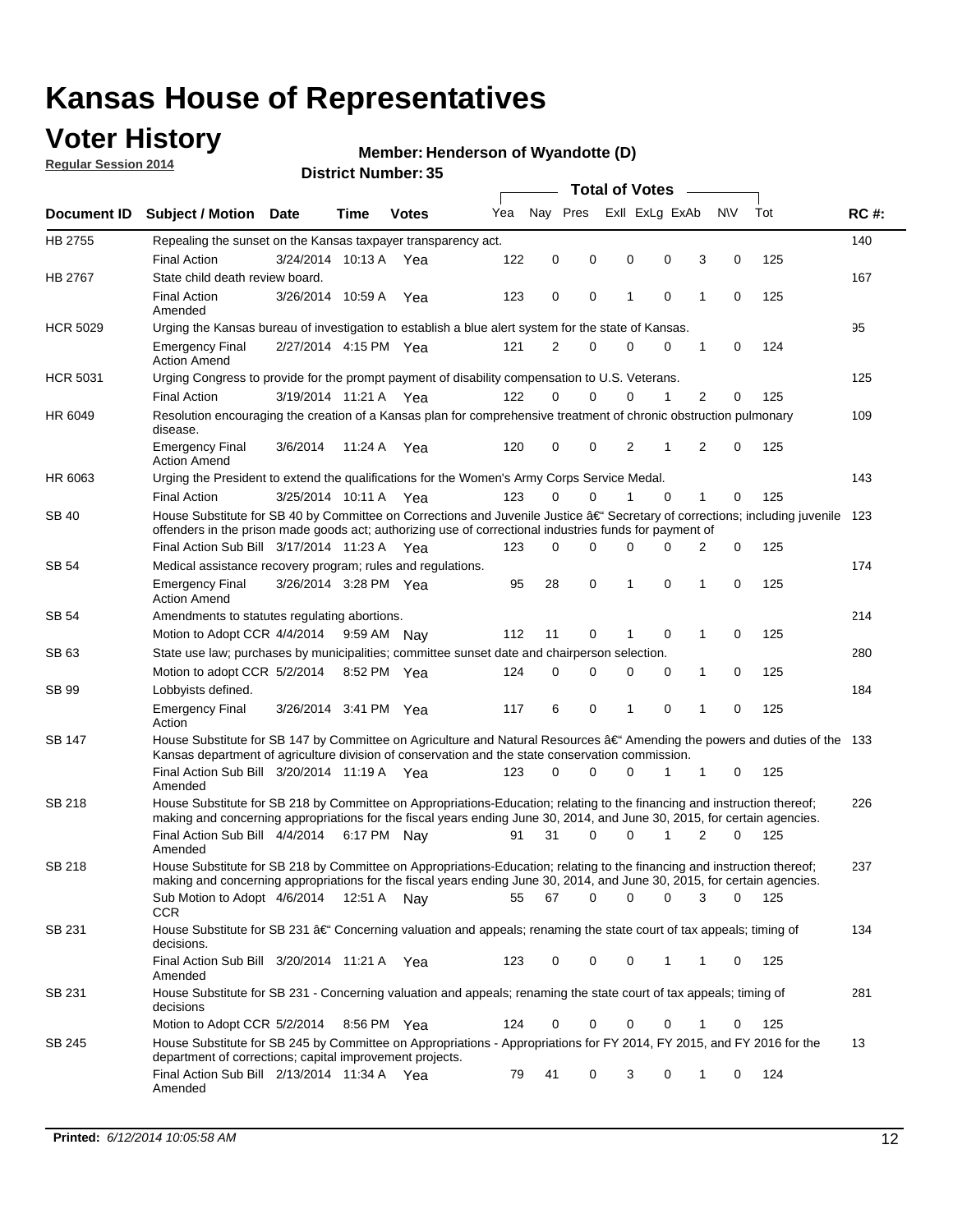### **Voter History**

#### **Henderson of Wyandotte (D)**

**Regular Session 2014**

|               | DISTICT MAILING 1. 99<br><b>Total of Votes</b>                                                                                                                                                                                                                                                                                                                                                                                                                                                                                                                                                                                                                                                                                                                                                                |                       |      |              |     |          |   |          |              |                |                         |           |     |             |
|---------------|---------------------------------------------------------------------------------------------------------------------------------------------------------------------------------------------------------------------------------------------------------------------------------------------------------------------------------------------------------------------------------------------------------------------------------------------------------------------------------------------------------------------------------------------------------------------------------------------------------------------------------------------------------------------------------------------------------------------------------------------------------------------------------------------------------------|-----------------------|------|--------------|-----|----------|---|----------|--------------|----------------|-------------------------|-----------|-----|-------------|
|               | Document ID Subject / Motion                                                                                                                                                                                                                                                                                                                                                                                                                                                                                                                                                                                                                                                                                                                                                                                  | Date                  | Time | <b>Votes</b> | Yea | Nay Pres |   |          |              | Exll ExLg ExAb |                         | <b>NV</b> | Tot | <b>RC#:</b> |
| <b>SB 245</b> | House Substitute for SB 245 by Committee on Appropriations - Education funding; relating to mineral production; creating the<br>mineral production education fund, crediting 20% of remainder from oil and gas tax into such fund, moneys expended on<br>education; abolishing the oil and gas valuation depletion trust fund; allowing the counties to retain funds already in such<br>county's oil and gas valuation depletion trust fund; concerning school financing sources; proceeds from the tax levied by a<br>school district under authority of K.S.A. 2013 Supp. 72-6431, remitted to the state treasury to the credit of the state school<br>district finance fund not to the district's general fund; making and concerning appropriations for fiscal year 2017.<br>Motion to adopt CCR 5/1/2014 |                       |      | 5:06 PM Nay  | 88  | 37       |   | $\Omega$ | 0            | 0              | 0                       | 0         | 125 | 258         |
| SB 248        | Victim notification prior to release of certain inmates.                                                                                                                                                                                                                                                                                                                                                                                                                                                                                                                                                                                                                                                                                                                                                      |                       |      |              |     |          |   |          |              |                |                         |           |     | 119         |
|               | <b>Final Action</b>                                                                                                                                                                                                                                                                                                                                                                                                                                                                                                                                                                                                                                                                                                                                                                                           | 3/17/2014 11:18 A Yea |      |              | 122 |          | 0 | 0        | 0            | 0              | $\overline{2}$          | 1         | 125 |             |
| SB 254        | Medical assistance recovery program; rules and regulations.                                                                                                                                                                                                                                                                                                                                                                                                                                                                                                                                                                                                                                                                                                                                                   |                       |      |              |     |          |   |          |              |                |                         |           |     | 179         |
|               | <b>Emergency Final</b><br>Action                                                                                                                                                                                                                                                                                                                                                                                                                                                                                                                                                                                                                                                                                                                                                                              | 3/26/2014 3:34 PM Yea |      |              | 123 |          | 0 | 0        | $\mathbf{1}$ | 0              | $\mathbf{1}$            | 0         | 125 |             |
| SB 256        | Attorney general; costs in criminal appeals.                                                                                                                                                                                                                                                                                                                                                                                                                                                                                                                                                                                                                                                                                                                                                                  |                       |      |              |     |          |   |          |              |                |                         |           |     | 147         |
|               | <b>Final Action</b><br>Amended                                                                                                                                                                                                                                                                                                                                                                                                                                                                                                                                                                                                                                                                                                                                                                                | 3/25/2014 10:16 A     |      | Yea          | 119 |          | 4 | 0        | 1            | 0              | 1                       | 0         | 125 |             |
| SB 256        | Amending the crime of mistreatment of a dependent adult; creating the crime of mistreatment of an elder person; amending<br>the crime of unlawful sexual relations; amending provisions relating to appearance bonds and surety regulation; amending<br>violations of the Kansas racketeer influenced and corrupt organization act; also concerning the attorney general, costs in<br>criminal appeals.                                                                                                                                                                                                                                                                                                                                                                                                       |                       |      |              |     |          |   |          |              |                |                         |           |     | 236         |
|               | Motion to Adopt CCR 4/5/2014 6:52 PM Yea                                                                                                                                                                                                                                                                                                                                                                                                                                                                                                                                                                                                                                                                                                                                                                      |                       |      |              | 118 |          | 4 | 0        | 0            | 0              | 3                       | 0         | 125 |             |
| SB 258        | Amending the juvenile statute of limitations to match adult time limitations for sex crimes.                                                                                                                                                                                                                                                                                                                                                                                                                                                                                                                                                                                                                                                                                                                  |                       |      |              |     |          |   |          |              |                |                         |           |     | 135         |
|               | <b>Final Action</b><br>Amended                                                                                                                                                                                                                                                                                                                                                                                                                                                                                                                                                                                                                                                                                                                                                                                | 3/20/2014 11:21 A Yea |      |              | 123 |          | 0 | 0        | 0            | 1              | 1                       | 0         | 125 |             |
| SB 258        | Relating to issuance of certificates of birth resulting in stillbirth.                                                                                                                                                                                                                                                                                                                                                                                                                                                                                                                                                                                                                                                                                                                                        |                       |      |              |     |          |   |          |              |                |                         |           |     | 259         |
|               | Motion to Adopt CCR 5/1/2014 5:12 PM Nay                                                                                                                                                                                                                                                                                                                                                                                                                                                                                                                                                                                                                                                                                                                                                                      |                       |      |              | 121 |          | 4 | 0        | 0            | $\mathbf 0$    | 0                       | 0         | 125 |             |
| SB 263        | Establishing the military funeral honors fund under the adjutant general's office.                                                                                                                                                                                                                                                                                                                                                                                                                                                                                                                                                                                                                                                                                                                            |                       |      |              |     |          |   |          |              |                |                         |           |     | 148         |
|               | <b>Final Action</b><br>Amended                                                                                                                                                                                                                                                                                                                                                                                                                                                                                                                                                                                                                                                                                                                                                                                | 3/25/2014 10:17 A Yea |      |              | 123 |          | 0 | 0        | 1            | 0              | 1                       | 0         | 125 |             |
| SB 263        | Veterans and military matters; military honors fund; death gratuity; disabled veterans preference, state jobs and contracts;<br>schools on military reservations, funding.                                                                                                                                                                                                                                                                                                                                                                                                                                                                                                                                                                                                                                    |                       |      |              |     |          |   |          |              |                |                         |           |     | 256         |
|               | Motion to adopt CCR 5/1/2014 4:47 PM Yea                                                                                                                                                                                                                                                                                                                                                                                                                                                                                                                                                                                                                                                                                                                                                                      |                       |      |              | 124 |          | 0 | 0        | 0            | 0              | $\mathbf 0$             | 1         | 125 |             |
| SB 265        | Income definition for Homestead Refund eligibility.                                                                                                                                                                                                                                                                                                                                                                                                                                                                                                                                                                                                                                                                                                                                                           |                       |      |              |     |          |   |          |              |                |                         |           |     | 113         |
|               | <b>Final Action</b><br>Amended                                                                                                                                                                                                                                                                                                                                                                                                                                                                                                                                                                                                                                                                                                                                                                                | 3/13/2014 11:23 A Yea |      |              | 121 |          | 0 | 0        | 1            | 1              | $\overline{\mathbf{c}}$ | 0         | 125 |             |
| SB 265        | Definition of income for homestead refund and SAFESR eligibility; income tax credits for adoption expenses and expenses to<br>make dwelling or facility accessible to persons with a disability; income tax deductions, self-employment taxes, expenses<br>related to organ donations, net gain on the sale of certain livestock; withholding, non-resident pass-through entity income;<br>Kansas taxpayer transparency act, sunset; sales tax exemptions.<br>Motion to Adopt CCR 4/4/2014<br>2<br>125<br>6:29 PM Yea<br>122<br>0<br>0<br>0<br>1<br>0                                                                                                                                                                                                                                                         |                       |      |              |     |          |   |          |              |                |                         | 227       |     |             |
| SB 266        | Mineral severance tax return file date.                                                                                                                                                                                                                                                                                                                                                                                                                                                                                                                                                                                                                                                                                                                                                                       |                       |      |              |     |          |   |          |              |                |                         |           |     | 114         |
|               | <b>Final Action</b><br>Amended                                                                                                                                                                                                                                                                                                                                                                                                                                                                                                                                                                                                                                                                                                                                                                                | 3/13/2014 11:24 A     |      | Yea          | 121 |          | 0 | 0        | 1            | 1              | 2                       | 0         | 125 |             |
| SB 266        | Severance tax return and payment dates; sales tax authority for Rooks county; property tax exemptions for certain donations<br>of land to the state and for amateur-built aircraft; sales tax exemptions for surface mining equipment and certain charitable<br>organizations.                                                                                                                                                                                                                                                                                                                                                                                                                                                                                                                                |                       |      |              |     |          |   |          |              |                |                         |           |     | 266         |
|               | Motion to Adopt CCR 5/2/2014                                                                                                                                                                                                                                                                                                                                                                                                                                                                                                                                                                                                                                                                                                                                                                                  |                       |      | 3:19 PM Yea  | 122 |          | 1 | 0        | 0            | 1              | 1                       | 0         | 125 |             |
| SB 267        | Insurance; excluding real estate from acceptable security deposits with the commissioner and requiring original handwritten<br>signatures on deposit forms.                                                                                                                                                                                                                                                                                                                                                                                                                                                                                                                                                                                                                                                   |                       |      |              |     |          |   |          |              |                |                         |           |     | 144         |
|               | <b>Final Action</b>                                                                                                                                                                                                                                                                                                                                                                                                                                                                                                                                                                                                                                                                                                                                                                                           | 3/25/2014 10:12 A     |      | Yea          | 123 |          | 0 | 0        | 1            | 0              | 1                       | 0         | 125 |             |
| SB 268        | Insurance; Risk-based capital requirements.                                                                                                                                                                                                                                                                                                                                                                                                                                                                                                                                                                                                                                                                                                                                                                   |                       |      |              |     |          |   |          |              |                |                         |           |     | 145         |
|               | <b>Final Action</b>                                                                                                                                                                                                                                                                                                                                                                                                                                                                                                                                                                                                                                                                                                                                                                                           | 3/25/2014 10:13 A     |      | Yea          | 123 |          | 0 | 0        | 1            | 0              | 1                       | 0         | 125 |             |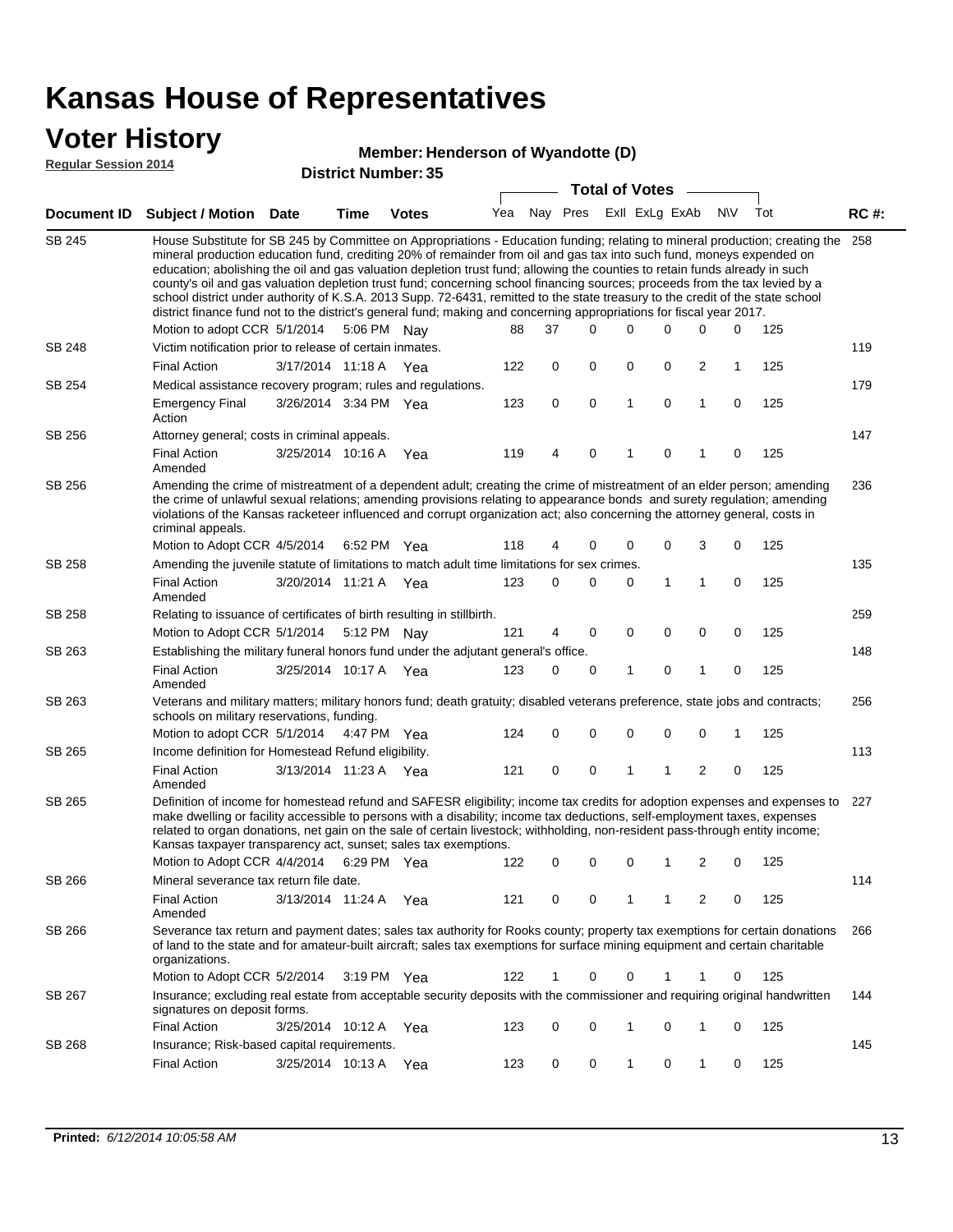### **Voter History**

**Regular Session 2014**

#### **Henderson of Wyandotte (D)**

| Nay Pres<br>Exll ExLg ExAb<br>N\V<br>Yea<br>Document ID<br><b>Subject / Motion Date</b><br><b>Votes</b><br>Time<br>SB 271<br>Amending the Kansas medicaid fraud control act.<br>0<br>0<br>0<br><b>Emergency Final</b><br>3/26/2014 3:30 PM Yea<br>123<br>-1<br>1<br>0<br><b>Action Amend</b><br>SB 271<br>Amending the Kansas medicaid fraud control act.<br>Motion to Adopt CCR 4/4/2014 6:33 PM Yea<br>122<br>0<br>0<br>0<br>1<br>2<br>0<br>SB 272<br>Eliminating the 3% limit on controlled shooting area acreage in a county.<br>3/25/2014 10:19 A Yea<br>123<br>0<br>0<br>1<br>0<br>1<br>0<br><b>Final Action</b><br>House Substitute for SB 273 by Committee on Transportation †Commercial vehicles; regulation and registration thereof.<br>SB 273 | Tot<br>125<br>125<br>125<br>125<br>125<br>125 | <b>RC#:</b><br>176<br>228<br>149<br>168<br>265<br>169 |
|-----------------------------------------------------------------------------------------------------------------------------------------------------------------------------------------------------------------------------------------------------------------------------------------------------------------------------------------------------------------------------------------------------------------------------------------------------------------------------------------------------------------------------------------------------------------------------------------------------------------------------------------------------------------------------------------------------------------------------------------------------------|-----------------------------------------------|-------------------------------------------------------|
|                                                                                                                                                                                                                                                                                                                                                                                                                                                                                                                                                                                                                                                                                                                                                           |                                               |                                                       |
|                                                                                                                                                                                                                                                                                                                                                                                                                                                                                                                                                                                                                                                                                                                                                           |                                               |                                                       |
|                                                                                                                                                                                                                                                                                                                                                                                                                                                                                                                                                                                                                                                                                                                                                           |                                               |                                                       |
|                                                                                                                                                                                                                                                                                                                                                                                                                                                                                                                                                                                                                                                                                                                                                           |                                               |                                                       |
|                                                                                                                                                                                                                                                                                                                                                                                                                                                                                                                                                                                                                                                                                                                                                           |                                               |                                                       |
|                                                                                                                                                                                                                                                                                                                                                                                                                                                                                                                                                                                                                                                                                                                                                           |                                               |                                                       |
|                                                                                                                                                                                                                                                                                                                                                                                                                                                                                                                                                                                                                                                                                                                                                           |                                               |                                                       |
|                                                                                                                                                                                                                                                                                                                                                                                                                                                                                                                                                                                                                                                                                                                                                           |                                               |                                                       |
| Final Action Sub Bill 3/26/2014 11:00 A Yea<br>122<br>0<br>1<br>0<br>1<br>1<br>0<br>Amended                                                                                                                                                                                                                                                                                                                                                                                                                                                                                                                                                                                                                                                               |                                               |                                                       |
| SB 273<br>Regulation of commercial motor vehicles; exemption from rules and regulations of the Kansas corporation commission.                                                                                                                                                                                                                                                                                                                                                                                                                                                                                                                                                                                                                             |                                               |                                                       |
| 22<br>0<br>0<br>Motion to Adopt CCR 5/2/2014 3:10 PM Nay<br>101<br>1<br>1<br>0                                                                                                                                                                                                                                                                                                                                                                                                                                                                                                                                                                                                                                                                            |                                               |                                                       |
| SB 274<br>Political action committees, legislative leadership.                                                                                                                                                                                                                                                                                                                                                                                                                                                                                                                                                                                                                                                                                            |                                               |                                                       |
| $\mathbf 0$<br>15<br>0<br>$\mathbf{1}$<br>0<br><b>Final Action</b><br>3/26/2014 11:01 A Nay<br>108<br>1<br>Amended                                                                                                                                                                                                                                                                                                                                                                                                                                                                                                                                                                                                                                        |                                               |                                                       |
| <b>SB 278</b><br>Establishing the state board of veterinary examiners within the animal health division of the Kansas department of agriculture<br>for a two-year period.                                                                                                                                                                                                                                                                                                                                                                                                                                                                                                                                                                                 |                                               | 127                                                   |
| <b>Final Action</b><br>3/19/2014 11:24 A<br>122<br>0<br>0<br>0<br>1<br>2<br>0<br>Yea                                                                                                                                                                                                                                                                                                                                                                                                                                                                                                                                                                                                                                                                      | 125                                           |                                                       |
| SB 284<br>Amending the Kansas 911 act.                                                                                                                                                                                                                                                                                                                                                                                                                                                                                                                                                                                                                                                                                                                    |                                               | 124                                                   |
| 2<br>$\mathbf 0$<br>$\mathbf 0$<br>$\mathbf 0$<br>2<br>3/17/2014 11:24 A<br>121<br>0<br><b>Final Action</b><br>Yea                                                                                                                                                                                                                                                                                                                                                                                                                                                                                                                                                                                                                                        | 125                                           |                                                       |
| SB 285<br>Optometrists; prohibition against limiting payment for covered services to insurance plan amounts.                                                                                                                                                                                                                                                                                                                                                                                                                                                                                                                                                                                                                                              |                                               | 150                                                   |
| 3/25/2014 10:20 A Yea<br>0<br>0<br>$\mathbf 0$<br><b>Final Action</b><br>123<br>$\mathbf{1}$<br>0<br>1<br>Amended                                                                                                                                                                                                                                                                                                                                                                                                                                                                                                                                                                                                                                         | 125                                           |                                                       |
| SB 286<br>Extending sunset date on certain agriculture fees from July 1, 2015, to July 1, 2019.                                                                                                                                                                                                                                                                                                                                                                                                                                                                                                                                                                                                                                                           |                                               | 151                                                   |
| 47<br>0<br>0<br><b>Final Action</b><br>3/25/2014 10:23 A<br>76<br>-1<br>1<br>0<br>Nay<br>Amended                                                                                                                                                                                                                                                                                                                                                                                                                                                                                                                                                                                                                                                          | 125                                           |                                                       |
| SB 286<br>Agriculture; extending sunset date on certain agriculture fees from July 1, 2015, to July 1, 2018; national day of the cowboy;<br>establishing the local food and farm task force.                                                                                                                                                                                                                                                                                                                                                                                                                                                                                                                                                              |                                               | 264                                                   |
| Motion to adopt CCR 5/2/2014 3:04 PM Yea<br>102<br>21<br>0<br>0<br>1<br>1<br>0                                                                                                                                                                                                                                                                                                                                                                                                                                                                                                                                                                                                                                                                            | 125                                           |                                                       |
| <b>SB 306</b><br>Modernizing certain insurance laws to allow use of additional investments.                                                                                                                                                                                                                                                                                                                                                                                                                                                                                                                                                                                                                                                               |                                               | 173                                                   |
| 0<br>1<br>0<br>1<br>0<br><b>Emergency Final</b><br>3/26/2014 3:26 PM Yea<br>123<br>0<br>Action                                                                                                                                                                                                                                                                                                                                                                                                                                                                                                                                                                                                                                                            | 125                                           |                                                       |
| <b>SB 308</b><br>Updating the Kansas no-call act.                                                                                                                                                                                                                                                                                                                                                                                                                                                                                                                                                                                                                                                                                                         |                                               | 138                                                   |
| 3/21/2014 10:15 A<br>0<br>0<br>0<br>$\mathbf{1}$<br>6<br><b>Final Action</b><br>117<br>1<br>Yea                                                                                                                                                                                                                                                                                                                                                                                                                                                                                                                                                                                                                                                           | 125                                           |                                                       |
| SB 309<br>Health insurance coverage for qualified professional associations.                                                                                                                                                                                                                                                                                                                                                                                                                                                                                                                                                                                                                                                                              |                                               | 182                                                   |
| 3/26/2014 3:38 PM Yea<br>$\mathbf{1}$<br>0<br>1<br>0<br>1<br>$\mathbf 0$<br><b>Emergency Final</b><br>122<br>Action                                                                                                                                                                                                                                                                                                                                                                                                                                                                                                                                                                                                                                       | 125                                           |                                                       |
| SB 310<br>Grand juries; crimes to consider; amendment of indictment.                                                                                                                                                                                                                                                                                                                                                                                                                                                                                                                                                                                                                                                                                      |                                               | 180                                                   |
| <b>Emergency Final</b><br>3/26/2014 3:35 PM Yea<br>122<br>0<br>0<br>0<br>1<br>1<br>1<br>Action                                                                                                                                                                                                                                                                                                                                                                                                                                                                                                                                                                                                                                                            | 125                                           |                                                       |
| SB 311<br>Increasing the noneconomic damages cap and changing rules related to expert evidence.                                                                                                                                                                                                                                                                                                                                                                                                                                                                                                                                                                                                                                                           |                                               | 142                                                   |
| 3/24/2014 10:17 A Yea<br>119<br>3<br>$\Omega$<br>0<br>0<br>3<br><b>Final Action</b><br>0<br>Amended                                                                                                                                                                                                                                                                                                                                                                                                                                                                                                                                                                                                                                                       | 125                                           |                                                       |
| SB 311<br>Increasing the noneconomic damages cap, changing rules related to expert evidence and repealing statutes pertaining to<br>collateral source benefits.                                                                                                                                                                                                                                                                                                                                                                                                                                                                                                                                                                                           |                                               | 203                                                   |
| 0<br>0<br>Motion to adopt CCR 4/3/2014 6:15 PM Yea<br>120<br>0<br>1<br>0                                                                                                                                                                                                                                                                                                                                                                                                                                                                                                                                                                                                                                                                                  | 125                                           |                                                       |
| SB 321<br>Return of premiums separate from notice of denial of coverage.                                                                                                                                                                                                                                                                                                                                                                                                                                                                                                                                                                                                                                                                                  |                                               | 146                                                   |
| 3/25/2014 10:15 A Yea<br>0<br>$\mathbf{1}$<br>0<br><b>Final Action</b><br>123<br>0<br>1<br>0                                                                                                                                                                                                                                                                                                                                                                                                                                                                                                                                                                                                                                                              | 125                                           |                                                       |
| SB 329<br>Clarifying court orders relating to parents in juvenile offender cases.<br>3/20/2014 11:23 A Yea<br>0<br><b>Final Action</b><br>123<br>0<br>0<br>1<br>1<br>0<br>Amended                                                                                                                                                                                                                                                                                                                                                                                                                                                                                                                                                                         | 125                                           | 136                                                   |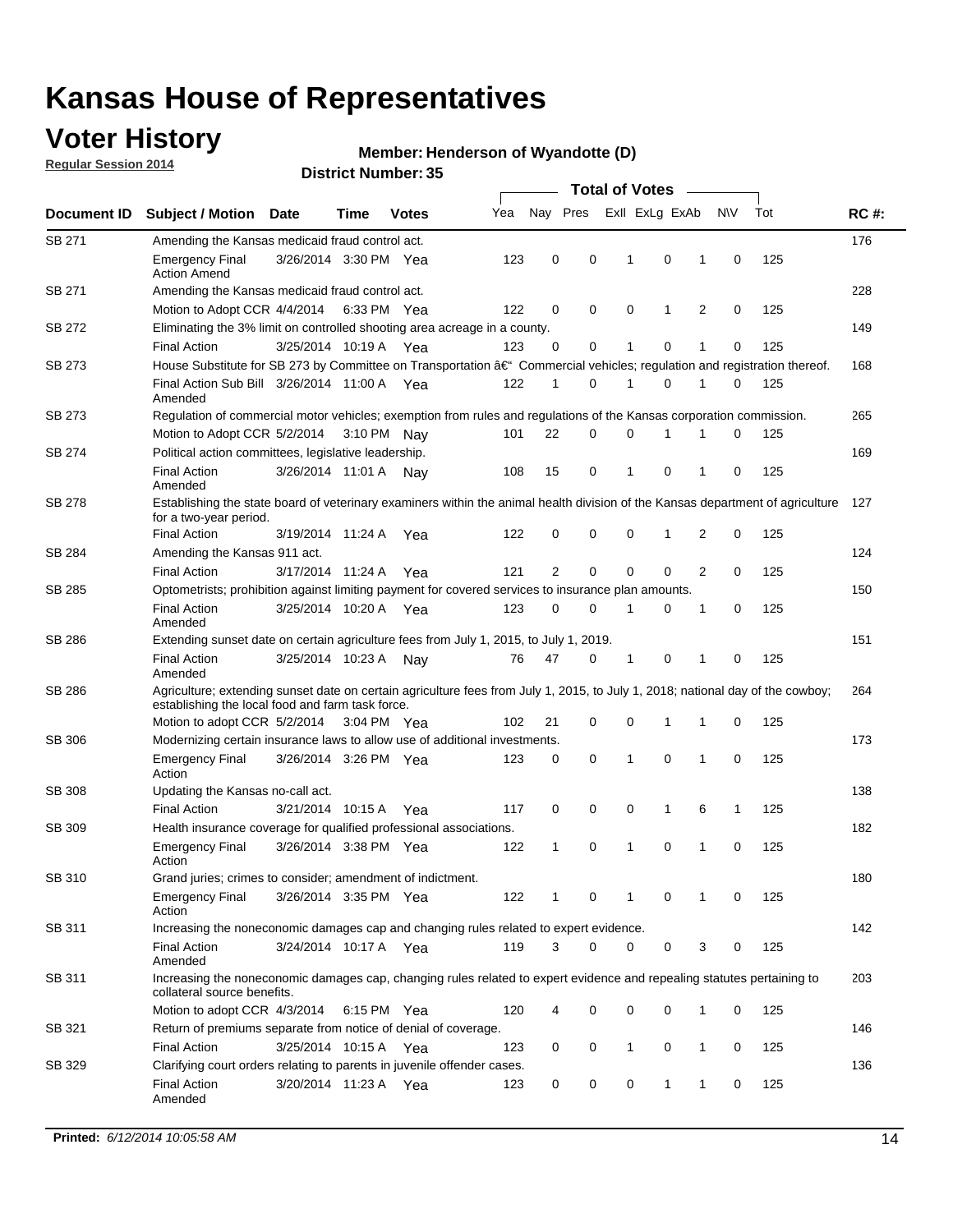### **Voter History**

**Regular Session 2014**

#### **Henderson of Wyandotte (D)**

|                 | DISTRICT MAILINGLESS<br><b>Total of Votes</b>                                                                                                                      |                       |             |              |     |    |             |  |             |                   |             |     |             |
|-----------------|--------------------------------------------------------------------------------------------------------------------------------------------------------------------|-----------------------|-------------|--------------|-----|----|-------------|--|-------------|-------------------|-------------|-----|-------------|
| Document ID     | <b>Subject / Motion</b>                                                                                                                                            | <b>Date</b>           | <b>Time</b> | <b>Votes</b> | Yea |    | Nay Pres    |  |             | Exll ExLg ExAb    | <b>NV</b>   | Tot | <b>RC#:</b> |
| SB 329          | Clarifying court orders relating to parents in juvenile offender cases and changing the statute of limitations on certain juvenile<br>offenses.                    |                       |             |              |     |    |             |  |             |                   |             |     | 242         |
|                 | Motion to adopt CCR 4/30/2014 3:23 PM Yea                                                                                                                          |                       |             |              | 122 | 1  | 0           |  | 1           | $\mathbf 0$<br>1  | 0           | 125 |             |
| SB 344          | Special permits, oversized loads, transportation of hay or feed stuffs.                                                                                            |                       |             |              |     |    |             |  |             |                   |             |     | 152         |
|                 | <b>Final Action</b><br>Amended                                                                                                                                     | 3/25/2014 10:24 A     |             | Yea          | 122 | 1  | $\mathbf 0$ |  | 1           | $\mathbf 0$<br>1  | 0           | 125 |             |
| SB 349          | Boiler safety act; deputy inspectors.                                                                                                                              |                       |             |              |     |    |             |  |             |                   |             |     | 128         |
|                 | <b>Final Action</b><br>Amended                                                                                                                                     | 3/19/2014 11:25 A     |             | Nay          | 119 | 3  | 0           |  | 0           | 2<br>1            | 0           | 125 |             |
| SB 349          | Board of technical professions; recodification of professions and scope of practice, other; boiler safety act, deputy<br>inspectors.                               |                       |             |              |     |    |             |  |             |                   |             |     | 215         |
|                 | Motion to Adopt CCR 4/4/2014                                                                                                                                       |                       | 10:02 A     | Yea          | 112 | 11 | 0           |  | 1           | $\mathbf 0$<br>1  | 0           | 125 |             |
| SB 351          | Vehicle identification numbers; penalties; damages.                                                                                                                |                       |             |              |     |    |             |  |             |                   |             |     | 153         |
|                 | <b>Final Action</b>                                                                                                                                                | 3/25/2014 10:25 A     |             | Yea          | 123 | 0  | 0           |  | 1           | 0<br>1            | 0           | 125 |             |
| <b>SB 357</b>   | Increasing the number of allowable hunter education deferrals.                                                                                                     |                       |             |              |     |    |             |  |             |                   |             |     | 154         |
|                 | <b>Final Action</b><br>Amended                                                                                                                                     | 3/25/2014 10:26 A     |             | Nav          | 97  | 26 | 0           |  | 1           | $\mathbf 0$<br>1  | 0           | 125 |             |
| SB 357          | Authorizing land purchases by the state; amending process state uses to address seized wildlife; increasing the number of<br>allowable hunter education deferrals. |                       |             |              |     |    |             |  |             |                   |             |     | 275         |
|                 | Motion to Adopt CCR 5/2/2014                                                                                                                                       |                       | 7:53 PM Yea |              | 113 | 11 | 0           |  | 0           | $\mathbf 0$<br>1  | 0           | 125 |             |
| SB 359          | Relating to asbestos-related liability.                                                                                                                            |                       |             |              |     |    |             |  |             |                   |             | 177 |             |
|                 | <b>Emergency Final</b><br>Action                                                                                                                                   | 3/26/2014 3:32 PM     |             | Nav          | 94  | 29 | 0           |  | 1           | $\mathbf 0$<br>1  | $\mathbf 0$ | 125 |             |
| SB 367          | Creating the student data privacy act.                                                                                                                             |                       |             |              |     |    |             |  |             |                   |             |     | 186         |
|                 | <b>Emergency Final</b><br><b>Action Amend</b>                                                                                                                      | 3/26/2014 3:43 PM Yea |             |              | 119 | 4  | $\mathbf 0$ |  | 1           | $\mathbf 0$<br>1  | 0           | 125 |             |
| SB 367          | Creating the student data privacy act.                                                                                                                             |                       |             |              |     |    |             |  |             |                   |             |     | 245         |
|                 | Motion to adopt CCR 4/30/2014 3:41 PM Yea                                                                                                                          |                       |             |              | 123 | 0  | 0           |  |             | $\Omega$          | 0           | 125 |             |
| SB 371          | Amending employment security law regarding disposition of penalty funds and disclosure of confidential information.                                                |                       |             |              |     |    |             |  |             |                   |             |     | 129         |
|                 | <b>Final Action</b>                                                                                                                                                | 3/19/2014 11:27 A     |             | Nav          | 90  | 32 | 0           |  | $\mathbf 0$ | 2<br>1            | 0           | 125 |             |
| <b>SB 372</b>   | Amending the shared work unemployment compensation program; layoff aversion.                                                                                       |                       |             |              |     |    |             |  |             |                   |             |     | 155         |
|                 | <b>Final Action</b>                                                                                                                                                | 3/25/2014 10:28 A     |             | Yea          | 123 | 0  | $\mathbf 0$ |  | 1           | 0<br>1            | 0           | 125 |             |
| SB 402          | Amending statutes related to the Kansas criminal justice information system committee.                                                                             |                       |             |              |     |    |             |  |             |                   |             |     | 178         |
|                 | <b>Emergency Final</b><br>Action                                                                                                                                   | 3/26/2014 3:33 PM Yea |             |              | 123 | 0  | 0           |  | 1           | 0<br>1            | 0           | 125 |             |
| SB 423          | Authorizing Department of Administration to sell Landon and Eisenhower state office buildings.                                                                     |                       |             |              |     |    |             |  |             |                   |             |     | 233         |
|                 | <b>Final Action</b><br>Amended                                                                                                                                     | 4/5/2014              | 10:28 A     | Nay          | 66  | 55 | 0           |  | 0           | 0<br>4            | 0           | 125 |             |
| SB 424          | Amending the statutory requirements for a valid hospital lien.                                                                                                     |                       |             |              |     |    |             |  |             |                   |             |     | 183         |
|                 | <b>Emergency Final</b><br>Action                                                                                                                                   | 3/26/2014 3:39 PM Yea |             |              | 115 | 8  | 0           |  | 1           | 0<br>$\mathbf{1}$ | 0           | 125 |             |
| SCR 1618        | Substitute for SCR 1618 by Committee on Federal and State Affairs -- State constitutional amendment authorizing raffles.                                           |                       |             |              |     |    |             |  |             |                   |             |     | 170         |
|                 | Final Action Sub Bill 3/26/2014 11:06 A Yea                                                                                                                        |                       |             |              | 102 | 19 | 2           |  | 1           | 0<br>1            | 0           | 125 |             |
| <b>SCR 1620</b> | Port authority; creation in Stafford, Kansas.                                                                                                                      |                       |             |              |     |    |             |  |             |                   |             |     | 234         |
|                 | <b>Final Action</b>                                                                                                                                                | 4/5/2014              | 10:29 A     | Yea          | 121 | 0  | 0           |  | 0           | 0                 | 4<br>0      | 125 |             |